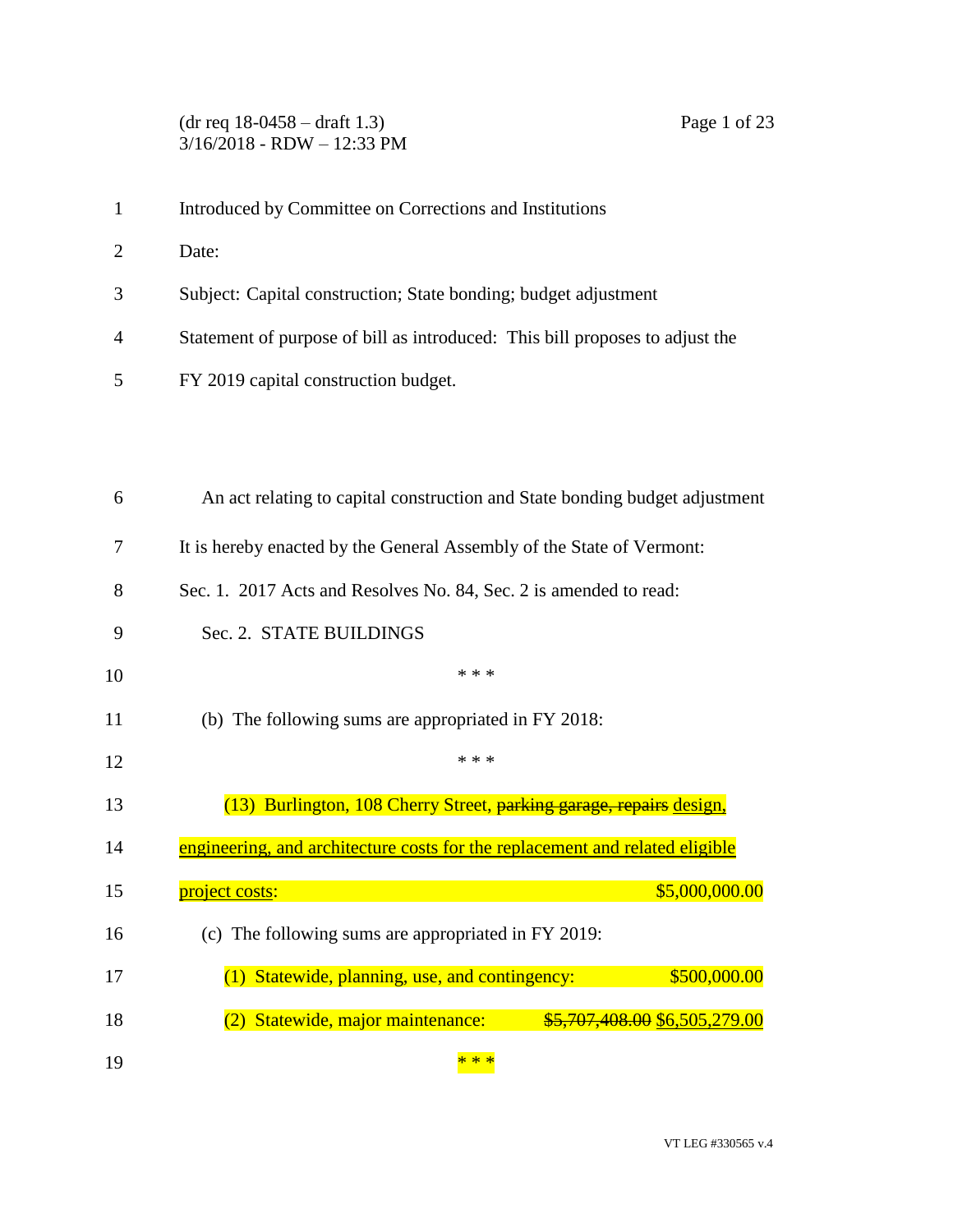| 1              | (6) Montpelier, 120 State Street, life safety and infrastructure                                                               |                               |
|----------------|--------------------------------------------------------------------------------------------------------------------------------|-------------------------------|
| $\overline{2}$ | improvements:                                                                                                                  | \$700,000.00 \$968,000.00     |
| 3              | * * *                                                                                                                          |                               |
| 4              | (8) Waterbury, Waterbury State Office Complex, Weeks building,                                                                 |                               |
| 5              | renovation and fit-up:                                                                                                         | \$900,000.00 \$1,152,085.00   |
| 6              | (9) Newport, Northern State Correctional Facility, door control                                                                |                               |
| 7              | replacement:<br>and the state of the state of the state of the state of the state of the state of the state of the state of th | \$1,000,000.00 \$1,715,000.00 |
| 8              | (10) Montpelier, 109 and 111 State Street, final design and construction:                                                      |                               |
| 9              |                                                                                                                                | \$4,000,000.00 \$3,412,000.00 |
| 10             | (11) Burlington, 108 Cherry Street, parking garage, repairs:                                                                   |                               |
| 11             |                                                                                                                                | \$5,000,000.00                |
| 12             | * * *                                                                                                                          |                               |
| 13             | (13) Montpelier, 115 State Street, State House, switchgear and                                                                 |                               |
| 14             | emergency generator:                                                                                                           | \$455,000.00                  |
| 15             | (14) Rutland, Asa Bloomer building, rehabilitation of building                                                                 |                               |
| 16             | components and systems, and planning and use study:                                                                            | \$800,000.00                  |
| 17             | (15) Springfield, State Office Building, repair of the retaining wall, and                                                     |                               |
| 18             | environmental remediation associated with the retaining wall project:                                                          |                               |
| 19             |                                                                                                                                | \$1,400,000.00                |
| 20             | (16) St. Albans, Franklin County Courthouse, ADA renovations, new                                                              |                               |
| 21             | handicap access ramp and related exterior renovations:                                                                         | \$300,000.00                  |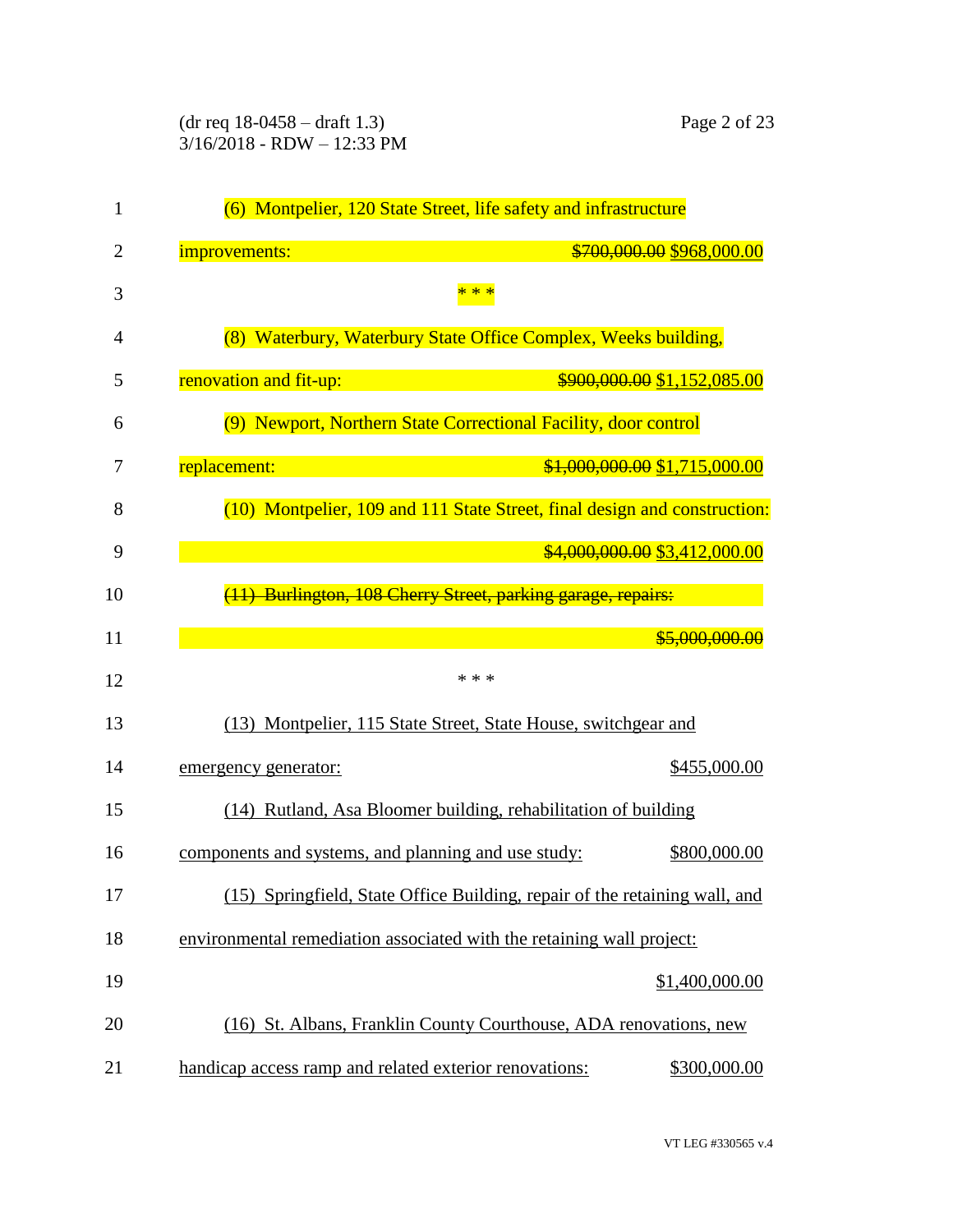(dr req 18-0458 – draft 1.3) Page 3 of 23 3/16/2018 - RDW – 12:33 PM

| 1              | (17) Waterbury, Waterbury State Office Complex, Stanley and Wasson,                     |
|----------------|-----------------------------------------------------------------------------------------|
| $\overline{2}$ | demolition of Stanley Hall, and programming, schematic design, and design               |
| 3              | development for Wasson Hall:<br>\$950,000.00                                            |
| $\overline{4}$ | (18) Rutland, Marble Valley Regional Correctional Facility, repair of                   |
| 5              | the historic brick and stone masonry wall used as the perimeter security for the        |
| 6              | facility:<br>\$600,000.00                                                               |
| 7              | \$100,000.00<br>Montpelier, 2 Governor Aiken, storage unit:<br>(19)                     |
| 8              | * * *                                                                                   |
| 9              | (e) For the amount appropriated in subdivision $(c)(13)$ of this section, the           |
| 10             | <b>Commissioner of Buildings and General Services shall evaluate all proposals</b>      |
| 11             | for a generator, including the use of a generator or battery backup. After              |
| 12             | evaluation of the proposals, the Commissioner of Buildings and General                  |
| 13             | Services shall notify the Chairs of the House Committee on Corrections and              |
| 14             | Institutions and the Senate Committee on Institutions of the decision prior to          |
| 15             | the purchase of a generator or battery backup. If required by 29 V.S.A.                 |
| 16             | chapter 6, the Commissioner of Buildings and General Services shall ensure              |
| 17             | that the Capitol Complex Commission is provided with the proposal.                      |
| 18             | The Commissioner of Buildings and General Services is authorized to<br>(f)              |
| 19             | use up to $\frac{$250,000.00}{2}$ from the amount appropriated in subdivision (c)(2) of |
| 20             | this section to prepare a State-owned building for sale if any renovations are          |
| 21             | needed.                                                                                 |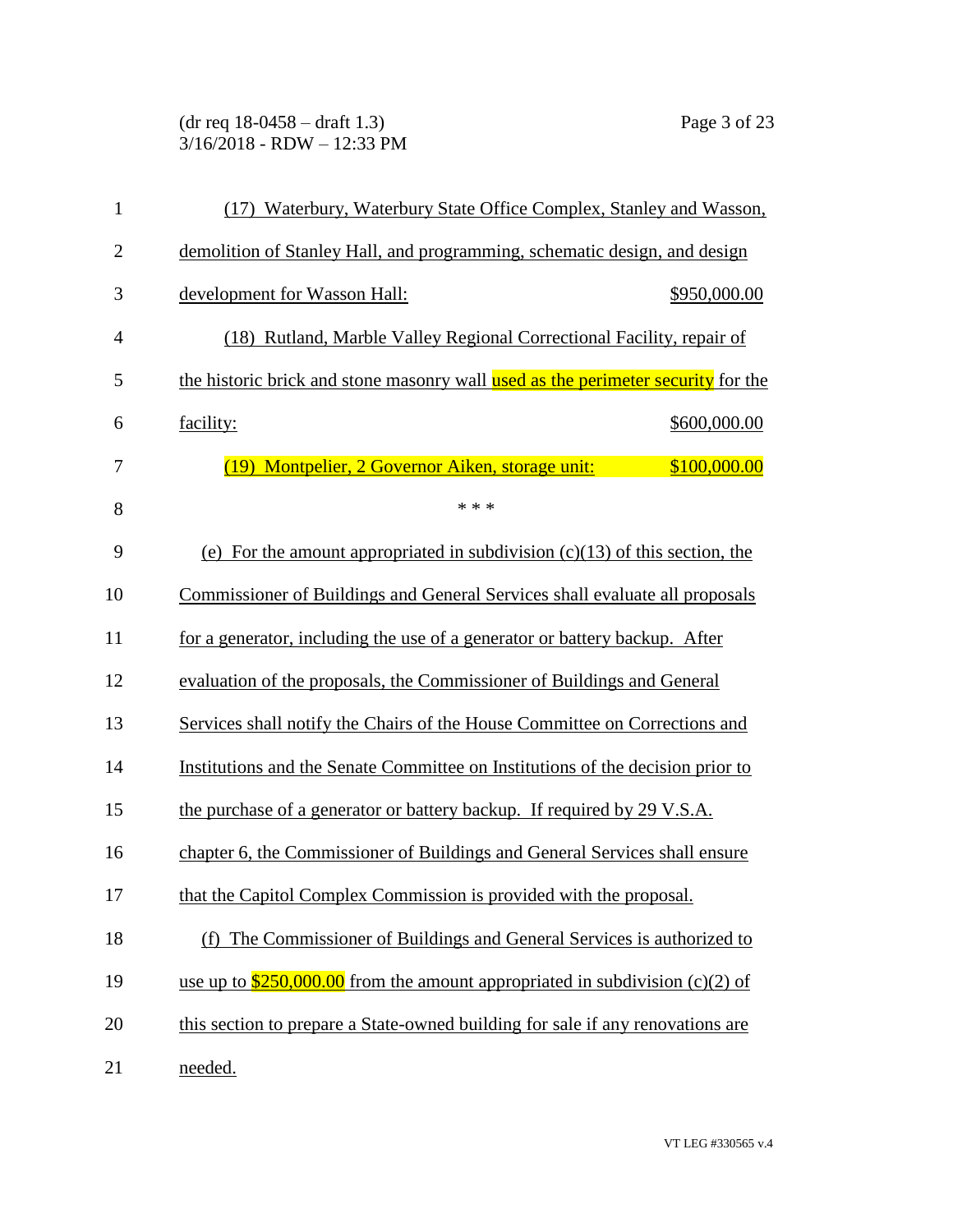(dr req 18-0458 – draft 1.3) Page 4 of 23 3/16/2018 - RDW – 12:33 PM 1 Appropriation – FY 2018 \$27,857,525.00 2 Appropriation – FY 2019 \$27,853,933.00 \$28,903,889.00 3 Total Appropriation – Section 2  $$55,711,458.00$  \$56,761,414.00 Sec. 2. 2017 Acts and Resolves No. 84, Sec. 3 is amended to read: Sec. 3. HUMAN SERVICES  $***$  (b) The sum of \$300,000.00 is appropriated in FY 2019 to the Department of Buildings and General Services for the Agency of Human Services for the projects described in subsection (a) of this section. The following sums are appropriated in FY 2019 to the Department of Buildings and General Services for the Agency of Human Services: (1) Statewide correctional facilities, cameras, locks, perimeter intrusion at correctional facilities, and renovations for up to 50 beds at the Southeast State Correctional Facility: \$300,000.00 (2) Chittenden County Regional Correctional Facility and Southern 17 State Correctional Facility, Department of Corrections, mental health unit, 18 renovations: \$600,000.00 (3) Secure residential facility, replacement of the facility in Middlesex: 20 \$2,250,000.00 \$2,250,000.00 \$2,250,000.00 \$2,250,000.00 \$2,250,000.00 \$2,250,000.00 \$2,250,000.00 \$2,250,000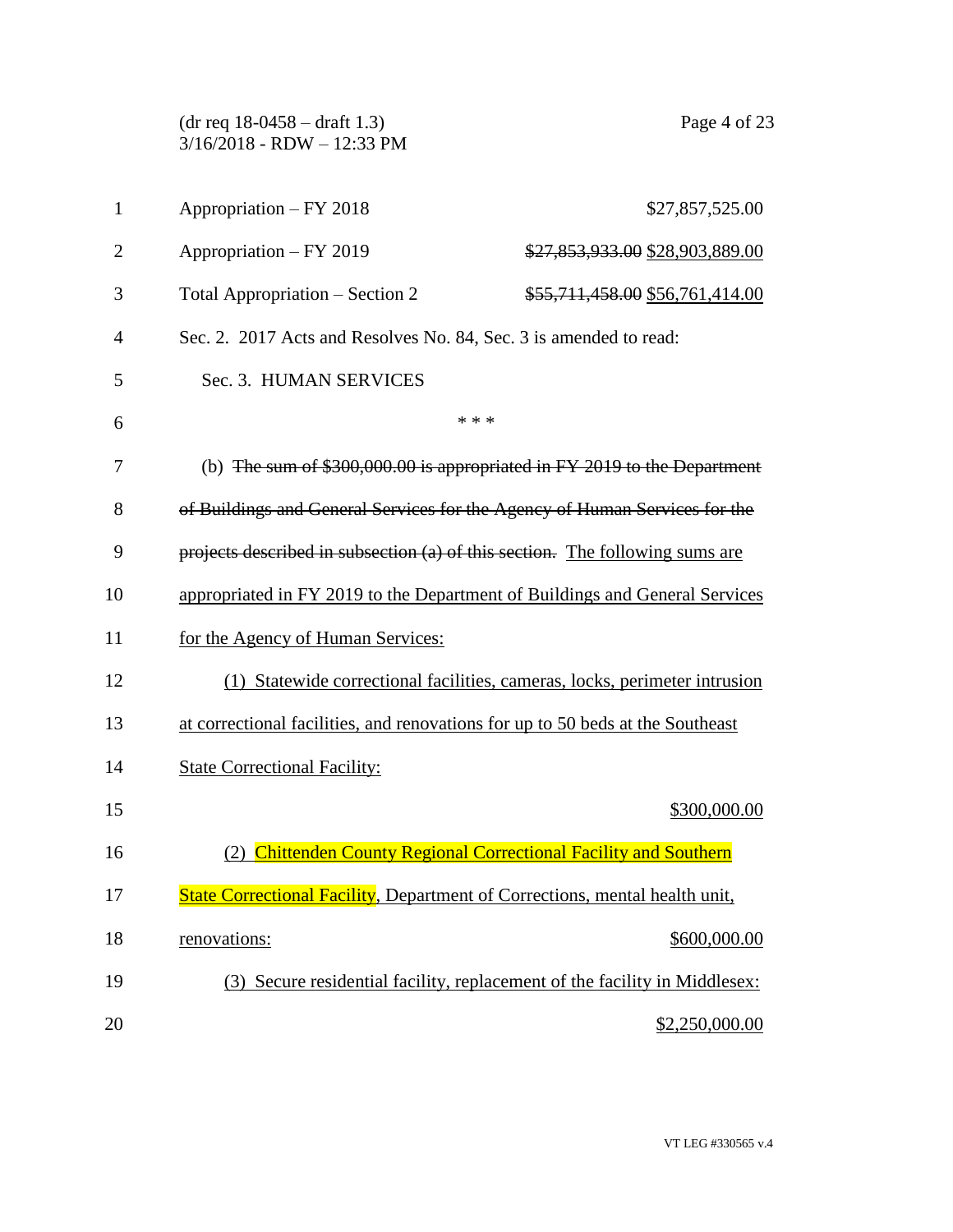(dr req 18-0458 – draft 1.3) Page 5 of 23 3/16/2018 - RDW – 12:33 PM

| 1              | (4) Colchester, Woodside Juvenile Rehabilitation Center, psychiatric              |                             |
|----------------|-----------------------------------------------------------------------------------|-----------------------------|
| $\overline{c}$ | residential treatment facility, construction documents:                           | \$1,000,000.00              |
| 3              | (c) The Commissioner of Buildings and General Services is authorized to           |                             |
| 4              | use the amount appropriated in subdivision $(b)(3)$ of this section to purchase   |                             |
| 5              | land or a building, or both, to replace the secure residential facility currently |                             |
| 6              | located in Middlesex. Any funds remaining after the purchase of land or a         |                             |
| 7              | building may be used for design documents either to renovate a building or        |                             |
| 8              | construct a new building.                                                         |                             |
| 9              | (d) For the amount appropriated in subdivision $(b)(2)$ of this section, it is    |                             |
| 10             | the intent of the General Assembly that the funds be used for three beds in the   |                             |
| 11             | Chittenden Regional Correctional Facility and ten beds in the Southern State      |                             |
| 12             | Correctional Facility for persons in the custody of the Department of             |                             |
| 13             | Corrections who do not meet the clinical criteria for inpatient hospitalization   |                             |
| 14             | but would benefit from a more therapeutic placement within a correctional         |                             |
| 15             | facility in order to stabilize more acute mental health symptoms.                 |                             |
| 16             | Appropriation - FY 2018                                                           | \$300,000.00                |
| 17             | Appropriation - FY 2019                                                           | \$300,000.00 \$4,150,000.00 |
| 18             | Total Appropriation – Section 3                                                   | \$600,000.00 \$4,450,000.00 |
| 19             | Sec. 3. 2017 Acts and Resolves No. 84, Sec. 4 is amended to read:                 |                             |
| 20             | Sec. 4. JUDICIARY                                                                 |                             |

21  $***$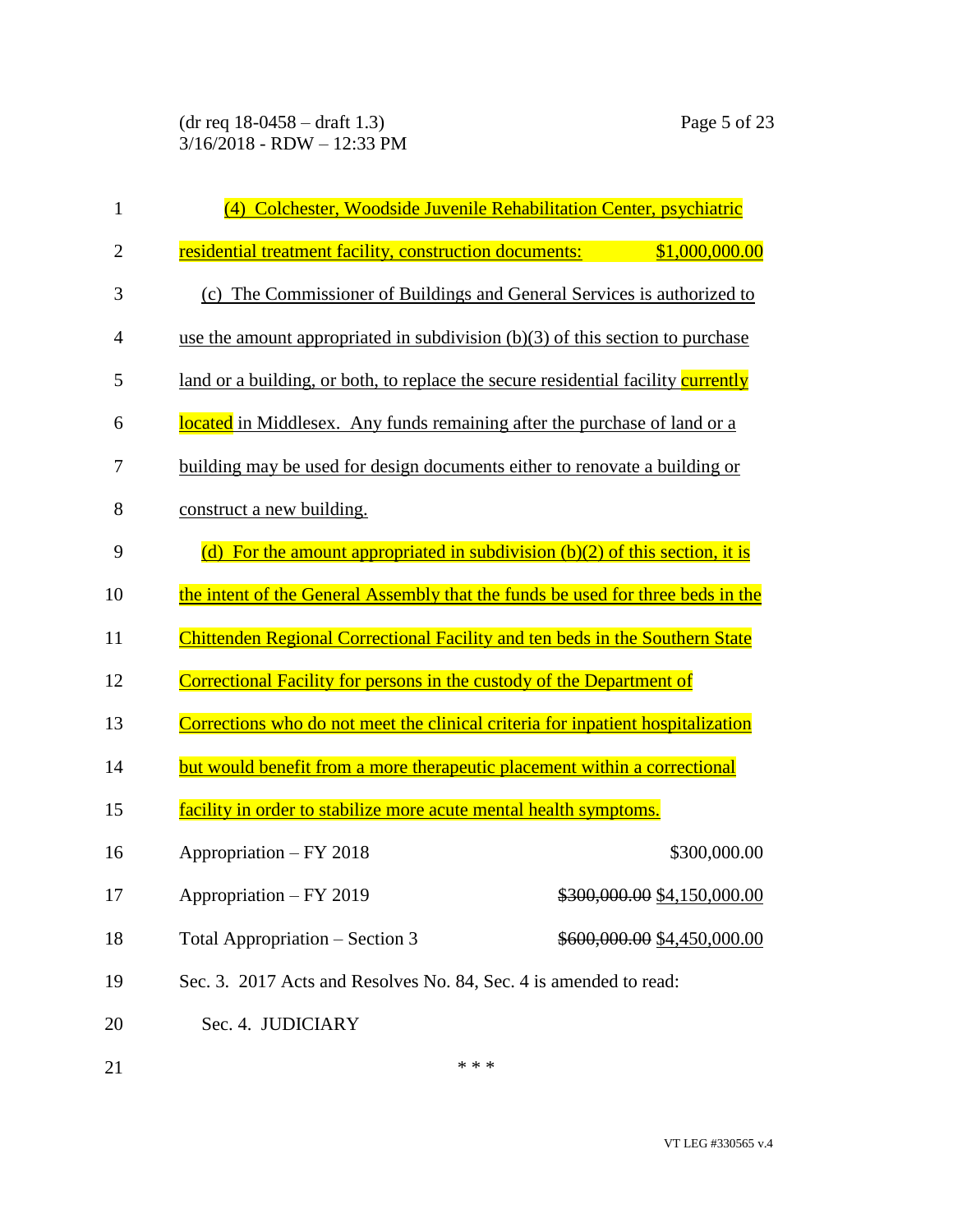(dr req 18-0458 – draft 1.3) Page 6 of 23 3/16/2018 - RDW – 12:33 PM

| $\mathbf{1}$ | (c) The sum of $$1,496,498.00$ is appropriated in FY 2019 to the Judiciary   |                               |
|--------------|------------------------------------------------------------------------------|-------------------------------|
| 2            | for the case management IT system.                                           |                               |
| 3            | Appropriation - FY 2018                                                      | \$3,050,000.00                |
| 4            | Appropriation - FY 2019                                                      | \$1,496,398.00                |
| 5            | Total Appropriation - Section 4                                              | \$3,050,000.00 \$4,546,398.00 |
| 6            | Sec. 4. 2017 Acts and Resolves No. 84, Sec. 5 is amended to read:            |                               |
| 7            | Sec. 5. COMMERCE AND COMMUNITY DEVELOPMENT                                   |                               |
| 8            | * * *                                                                        |                               |
| 9            | (c) The sum of $$200,000.00$ $$300,000.00$ is appropriated in FY 2019 to the |                               |
| 10           | Department of Buildings and General Services for the Agency of Commerce      |                               |
| 11           | and Community Development for major maintenance at historic sites            |                               |
| 12           | statewide.                                                                   |                               |
| 13           | (d) The following sums are appropriated in FY 2019 to the Agency of          |                               |
| 14           | Commerce and Community Development for the following projects described      |                               |
| 15           | in this subsection:                                                          |                               |
| 16           | (1) Underwater preserves:                                                    | \$30,000.00                   |
| 17           | (2) Placement and replacement of roadside historic markers:                  |                               |
| 18           |                                                                              | \$15,000.00 \$29,693.00       |
| 19           | (3) VT Center for Geographic Information, digital orthophotographic          |                               |
| 20           | quadrangle mapping:                                                          | \$125,000.00                  |
| 21           | * * *                                                                        |                               |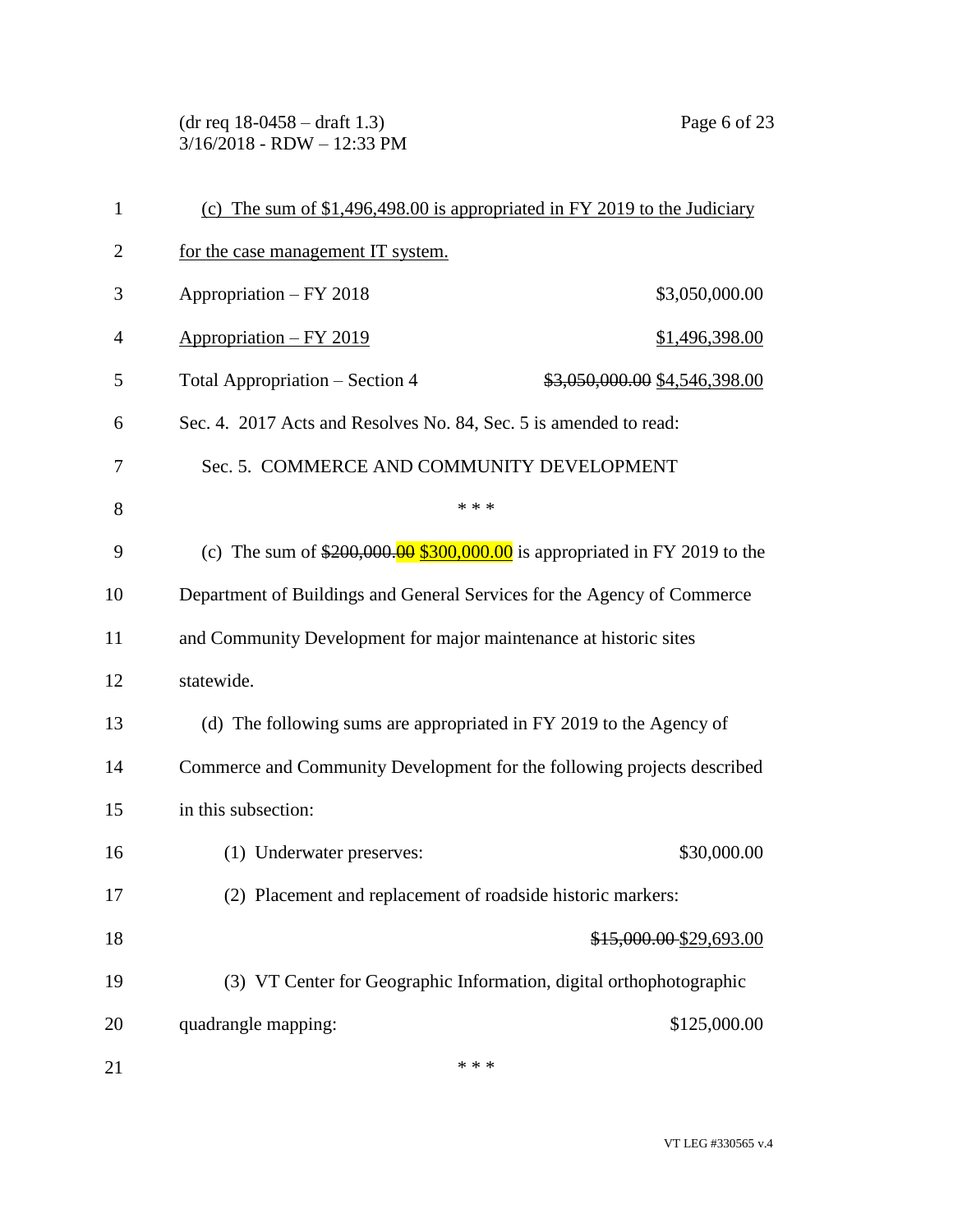|                | $(dr \text{ req } 18-0458 - draft 1.3)$<br>$3/16/2018$ - RDW - 12:33 PM    | Page 7 of 23                                              |
|----------------|----------------------------------------------------------------------------|-----------------------------------------------------------|
| $\mathbf{1}$   | Appropriation - FY 2018                                                    | \$450,000.00                                              |
| $\overline{2}$ | Appropriation - FY 2019                                                    | <del>\$370,000.00</del> \$484,693.00                      |
| 3              | Total Appropriation – Section 5                                            | \$820,000.00 \$934,693.00                                 |
| $\overline{4}$ | Sec. 5. 2017 Acts and Resolves No. 84, Sec. 6 is amended to read:          |                                                           |
| 5              | Sec. 6. GRANT PROGRAMS                                                     |                                                           |
| 6              | * * *                                                                      |                                                           |
| 7              | (b) The following sums are appropriated in FY 2019 for Building            |                                                           |
| 8              | Communities Grants established in 24 V.S.A. chapter 137:                   |                                                           |
| 9              | * * *                                                                      |                                                           |
| 10             | (9)                                                                        | To the Enhanced 911 Board for the Enhanced 911 Compliance |
| 11             | <b>Grants Program for school safety:</b>                                   | \$225,000.00                                              |
| 12             | Appropriation - FY 2018                                                    | \$1,475,000.00                                            |
| 13             | Appropriation - FY 2019                                                    | $$1,400,000.00$ \$1,625,000.00                            |
| 14             | Total Appropriation - Section 6                                            | $\frac{$2,875,000.00}{$3,100,000.00}$                     |
| 15             | Sec. 6. 2017 Acts and Resolves No. 84, Sec. 10 is amended to read:         |                                                           |
| 16             | Sec. 10. NATURAL RESOURCES                                                 |                                                           |
| 17             | * * *                                                                      |                                                           |
| 18             | (e) The following sums are appropriated in FY 2019 to the Agency of        |                                                           |
| 19             | Natural Resources for the Department of Environmental Conservation for the |                                                           |
| 20             | projects described in this subsection:                                     |                                                           |
| 21             | * * *                                                                      |                                                           |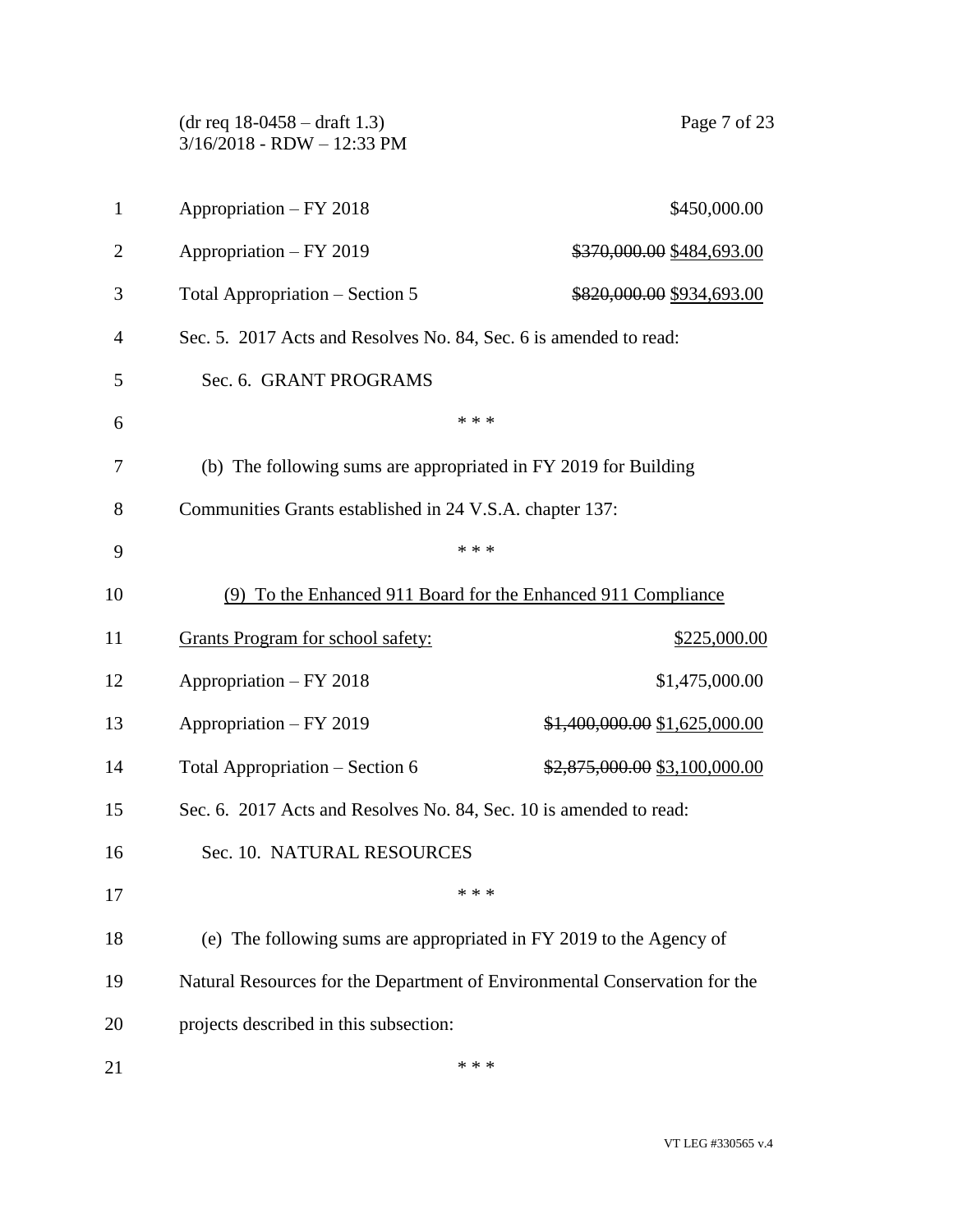(dr req 18-0458 – draft 1.3) Page 8 of 23 3/16/2018 - RDW – 12:33 PM

| $\mathbf{1}$   | (3) State's share of the Federal Superfund and State Lead Hazardous            |  |
|----------------|--------------------------------------------------------------------------------|--|
| $\overline{2}$ | Waste Program (Elizabeth Mine and Ely Mine): \$2,755,000.00 \$177,259.00       |  |
| 3              | * * *                                                                          |  |
| 4              | Appropriation - FY 2018<br>\$10,914,000.00                                     |  |
| 5              | Appropriation - FY 2019<br>\$8,205,000.00 \$5,627,259.00                       |  |
| 6              | Total Appropriation – Section 10<br>\$19,119,000.00 \$16,541,259.00            |  |
| 7              |                                                                                |  |
| 8              | Sec. 7. 2017 Acts and Resolves No. 84, Sec. 11 is amended to read:             |  |
| 9              | Sec. 11. CLEAN WATER INITIATIVES                                               |  |
| 10             | * * *                                                                          |  |
| 11             | (b) The following sums are appropriated in FY 2018 to the Agency of            |  |
| 12             | Natural Resources for the Department of Environmental Conservation projects    |  |
| 13             | described in this subsection:                                                  |  |
| 14             | * * *                                                                          |  |
| 15             | (4) Municipal Pollution Control Grants, pollution control projects and         |  |
| 16             | planning advances for feasibility studies, new projects (Ryegate, Springfield, |  |
| 17             | \$2,704,232.00<br>St. Johnsbury, and St. Albans):                              |  |
| 18             | * * *                                                                          |  |
| 19             | $(d)(1)$ The following sums are appropriated in FY 2018 to the Vermont         |  |
| 20             | Housing and Conservation Board for the following projects:                     |  |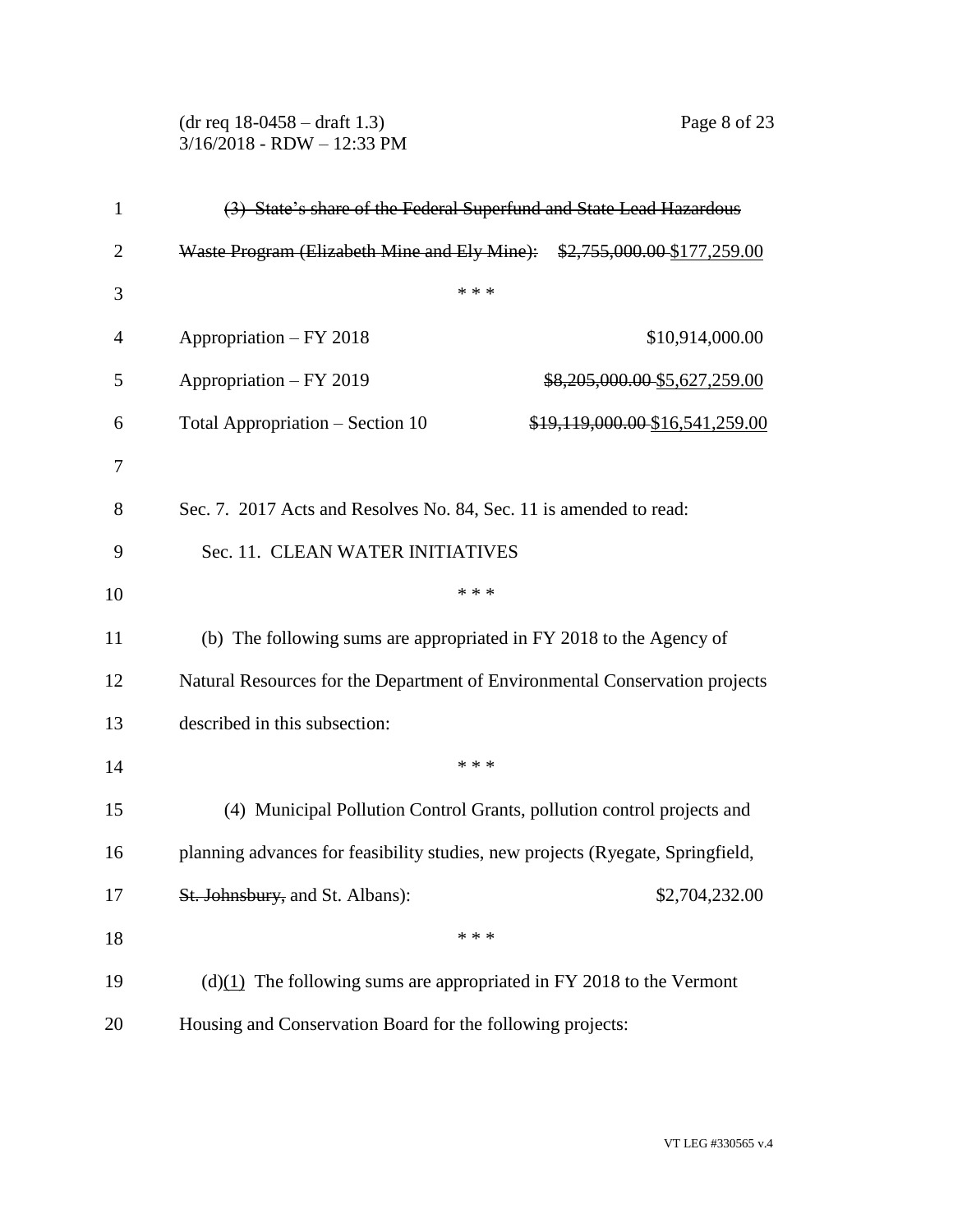(dr req 18-0458 – draft 1.3) Page 9 of 23 3/16/2018 - RDW – 12:33 PM

| $\mathbf{1}$   | $\overline{(1)(A)}$ Statewide water quality improvement projects or other                 |
|----------------|-------------------------------------------------------------------------------------------|
| $\overline{2}$ | conservation projects:<br>\$2,800,000.00                                                  |
| 3              | $\left(\frac{2}{2}\right)$ Water quality farm improvement grants or fee purchase projects |
| $\overline{4}$ | that enhance water quality impacts by leveraging additional funds:                        |
| 5              | \$1,000,000.00                                                                            |
| 6              | (2) A grant issued under subdivision $(1)(B)$ of this subsection:                         |
| 7              | (A) shall not be considered a State grant under 6 V.S.A. chapter 215.                     |
| 8              | subchapter 3 for purposes of calculating the maximum amount of a State water              |
| 9              | quality assistance award under 6 V.S.A. § 4824 or 4826; and                               |
| 10             | (B) may be used to satisfy a grant recipient's cost share requirements.                   |
| 11             | (e) The sum of $$2,000,000.00$ \$3,615,000.00 is appropriated in FY 2019 to               |
| 12             | the Agency of Agriculture, Food and Markets for Best Management Practices                 |
| 13             | and, the Conservation Reserve Enhancement Program, and the Capital                        |
| 14             | Equipment Assistance Program.                                                             |
| 15             | (f) The following sums are appropriated in FY 2019 to the Agency of                       |
| 16             | Natural Resources for the Department of Environmental Conservation projects               |
| 17             | described in this subsection:                                                             |
| 18             | * * *                                                                                     |
| 19             | (2) EcoSystem restoration and protection grant programs: \$5,000,000.00                   |
| 20             | (A) Standard ecosystem restoration and protection programs:                               |
| 21             | \$3,959,988.00                                                                            |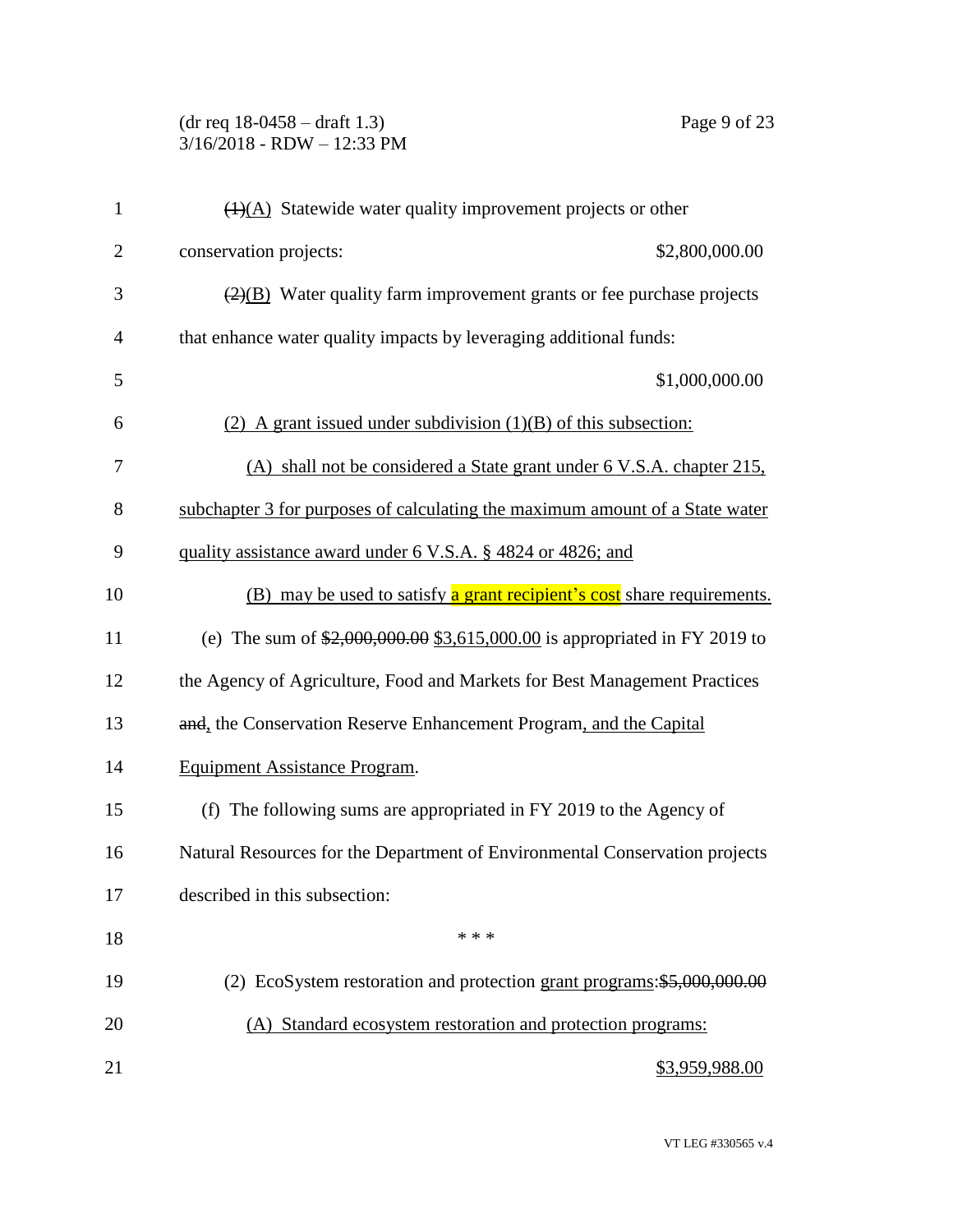(dr req 18-0458 – draft 1.3) Page 10 of 23 3/16/2018 - RDW – 12:33 PM

| $\mathbf{1}$   | (B) Municipal Roads Grant-in-Aid:                                              | \$3,097,944.00                |
|----------------|--------------------------------------------------------------------------------|-------------------------------|
| $\overline{2}$ | (C) Multi-Sector Clean Water Block Grants:                                     | \$2,000,000.00                |
| 3              | (3) Municipal Pollution Control Grants, new projects (Colchester,              |                               |
| $\overline{4}$ | Rutland City, St. Albans, Middlebury, and St. Johnsbury):                      |                               |
| 5              |                                                                                | \$1,407,268.00 \$4,044,092.00 |
| 6              | (4) Clean Water Act, implementation projects:                                  | \$11,112,944.00               |
| 7              | The Commissioner of Environmental Conservation shall use funds                 |                               |
| 8              | appropriated in subdivision (2) of this subsection to support the purchase and |                               |
| 9              | installation of the Lake Carmi aeration system.                                |                               |
| 10             | $(g)(1)$ The sum of 2,750,000.00 is following sums are appropriated in         |                               |
| 11             | FY 2019 to the Vermont Housing and Conservation Board for:                     |                               |
| 12             | $(A)$ statewide water quality improvement projects or other                    |                               |
| 13             | conservation projects.:                                                        | \$2,750,000.00                |
| 14             | (B) Water quality farm improvement grants or fee purchase projects:            |                               |
| 15             |                                                                                | \$1,000,000.00                |
| 16             | (2) A grant issued under subdivision $(1)(B)$ of this subsection:              |                               |
| 17             | (A) shall not be considered a State grant under 6 V.S.A. chapter 215,          |                               |
| 18             | subchapter 3 for purposes of calculating the maximum amount of a State water   |                               |
| 19             | quality assistance award under 6 V.S.A. § 4824 or 4826; and                    |                               |
| 20             | (B) may be used to satisfy a grant recipient's cost share requirements.        |                               |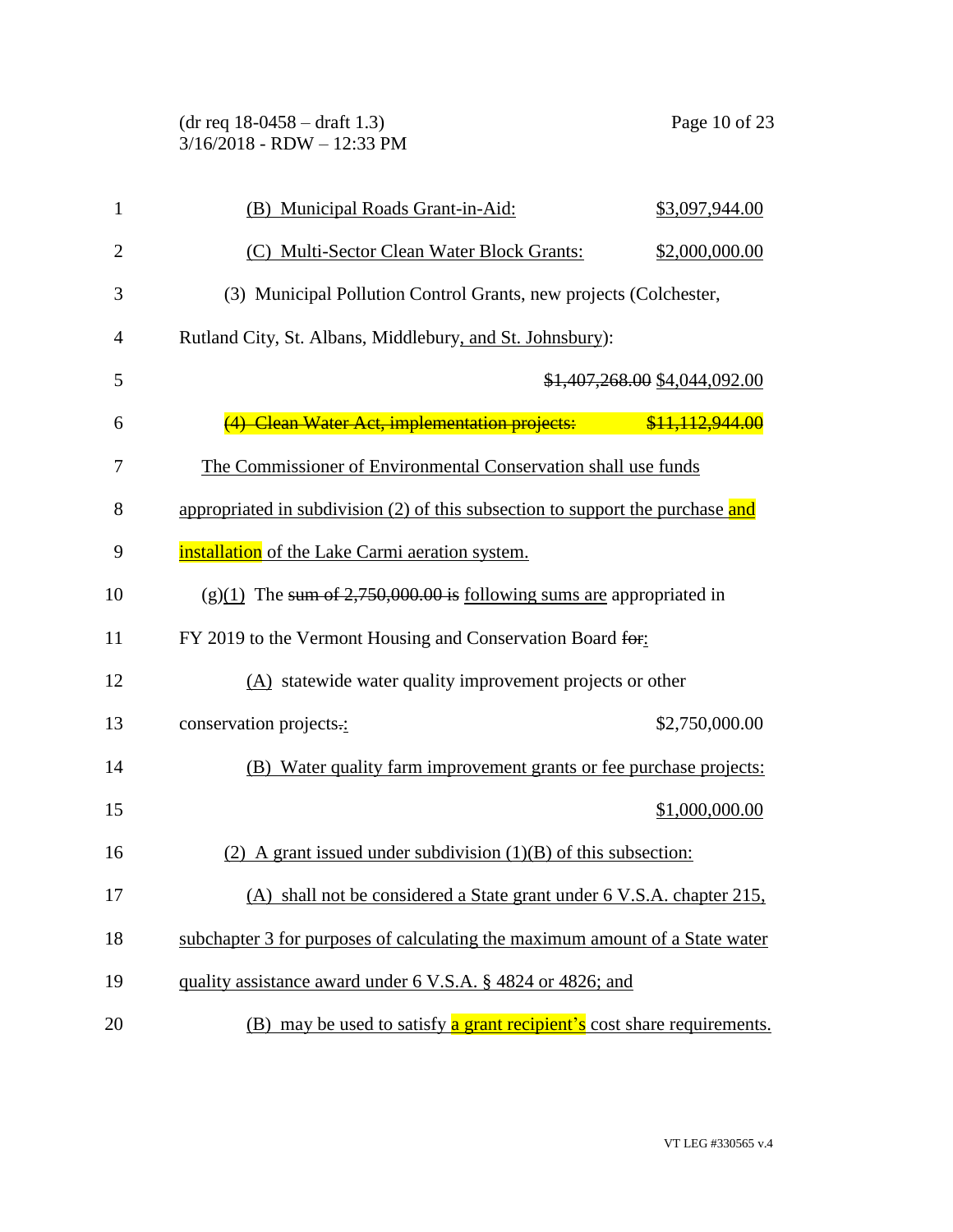(dr req 18-0458 – draft 1.3) Page 11 of 23 3/16/2018 - RDW – 12:33 PM

| $\mathbf{1}$   | (h) It is the intent of the General Assembly that the Secretary of Natural          |                 |
|----------------|-------------------------------------------------------------------------------------|-----------------|
| $\overline{2}$ | Resources shall use the amount appropriated in subdivision subdivisions $(b)(4)$    |                 |
| 3              | and $(f)(6)$ of this section to fund new projects in Ryegate, Springfield,          |                 |
| $\overline{4}$ | St. Johnsbury, and St. Albans City, and in FY 2019 in Colchester, Rutland           |                 |
| 5              | City, Middlebury, St. Johnsbury, and St. Albans; provided, however, that if the     |                 |
| 6              | Secretary determines that one of these projects is not ready in FY 2018 or          |                 |
| 7              | FY 2019, or the amount appropriated exceeds the amount needed to fund these         |                 |
| 8              | projects, the funds may be used for an eligible new project as authorized by        |                 |
| 9              | 10 V.S.A. chapter 55 and 24 V.S.A. chapter 120.                                     |                 |
| 10             | * * *                                                                               |                 |
| 11             | The following sums are appropriated in FY 2019 to the Municipal<br>$\left( \right)$ |                 |
| 12             | <b>Mitigation Assistance Program in the Agency of Transportation:</b>               |                 |
| 13             | <b>Municipal Highway and Stormwater Mitigation Program:</b><br>(1)                  |                 |
| 14             |                                                                                     | \$1,000,000.00  |
| 15             | <b>Better Roads Program:</b>                                                        | \$1,400,000.00  |
| 16             | Appropriation - FY 2018                                                             | \$21,936,616.00 |
| 17             | Appropriation - FY 2019                                                             | \$23,470,212.00 |
| 18             |                                                                                     | \$24,067,024.00 |
| 19             | Total Appropriation – Section 11                                                    | \$45,406,828.00 |
| 20             |                                                                                     | \$46,003,640.00 |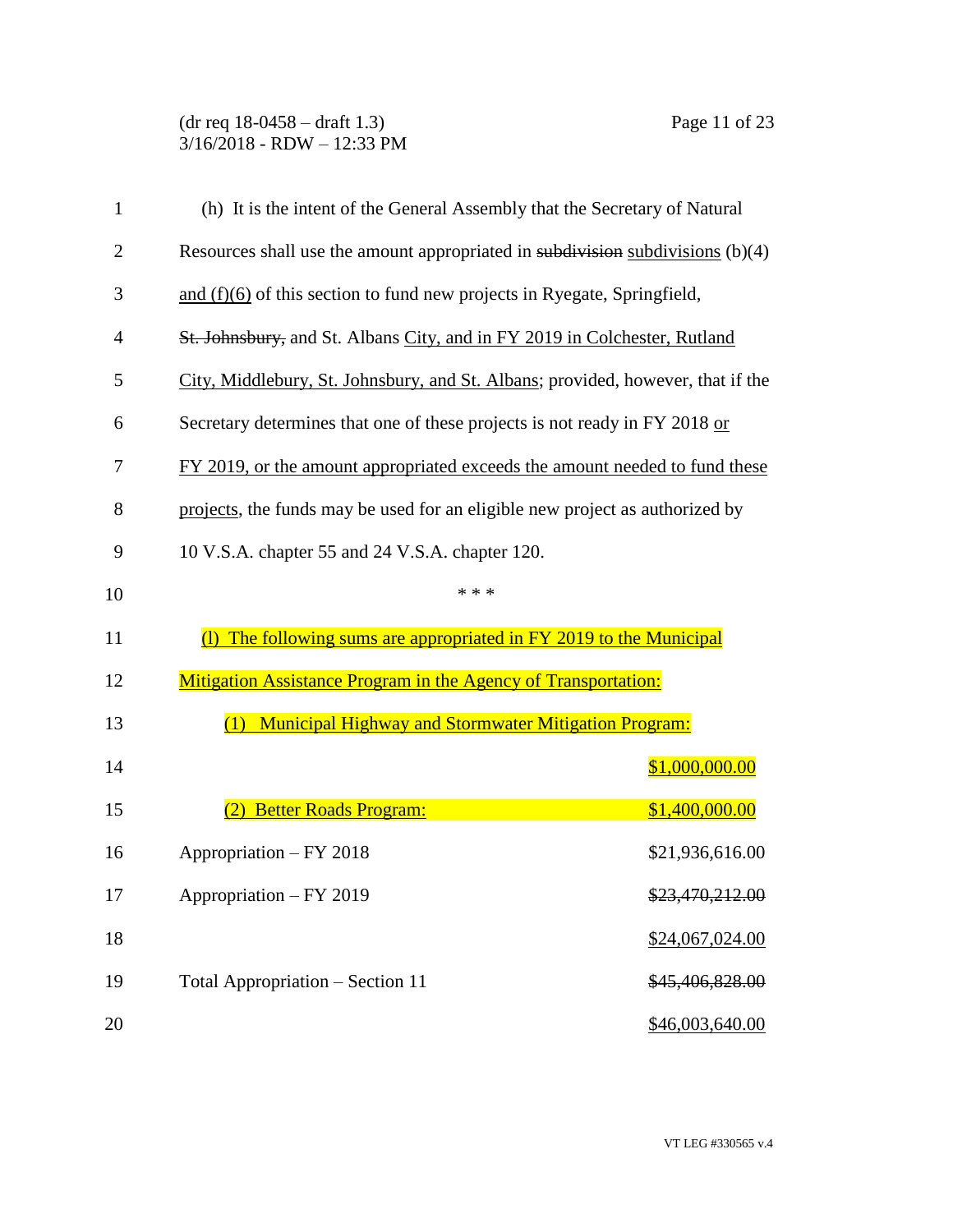(dr req 18-0458 – draft 1.3) Page 12 of 23 3/16/2018 - RDW – 12:33 PM Sec. 8. 2017 Acts and Resolves No. 84, Sec. 13 is amended to read: Sec. 13. PUBLIC SAFETY  $***$  (b) The sum of \$5,573,000.00 is following sums are appropriated in FY 2019 to the Department of Buildings and General Services for: (1) construction of the Williston Public Safety Field Station.: \$5,573,000.00 (2) East Cottage, Robert H. Wood Criminal Justice and Fire Training Center, renovation and fit up: \$1,125,000.00 (3) School Safety and Security Grant Program: \$4,000,000.00 Appropriation – FY 2018 \$1,927,000.00 12 Appropriation – FY 2019 \$5,573,000.00 \$10,698,000.00 13 Total Appropriation – Section 13  $\frac{$7,500,000.00}{12,625,000.00}$  Sec. 9. 2017 Acts and Resolves No. 84, Sec. 16 is amended to read: Sec. 16. VERMONT VETERANS' HOME \*\*\* 17 (c) The sum of \$50,000.00 is following sums are appropriated in FY 2019 to the Vermont Veterans' Home for:  $(1)$  resident care furnishings.:  $$50,000.00$ 20 (2) security, access system, and safety upgrades: \$100,000.00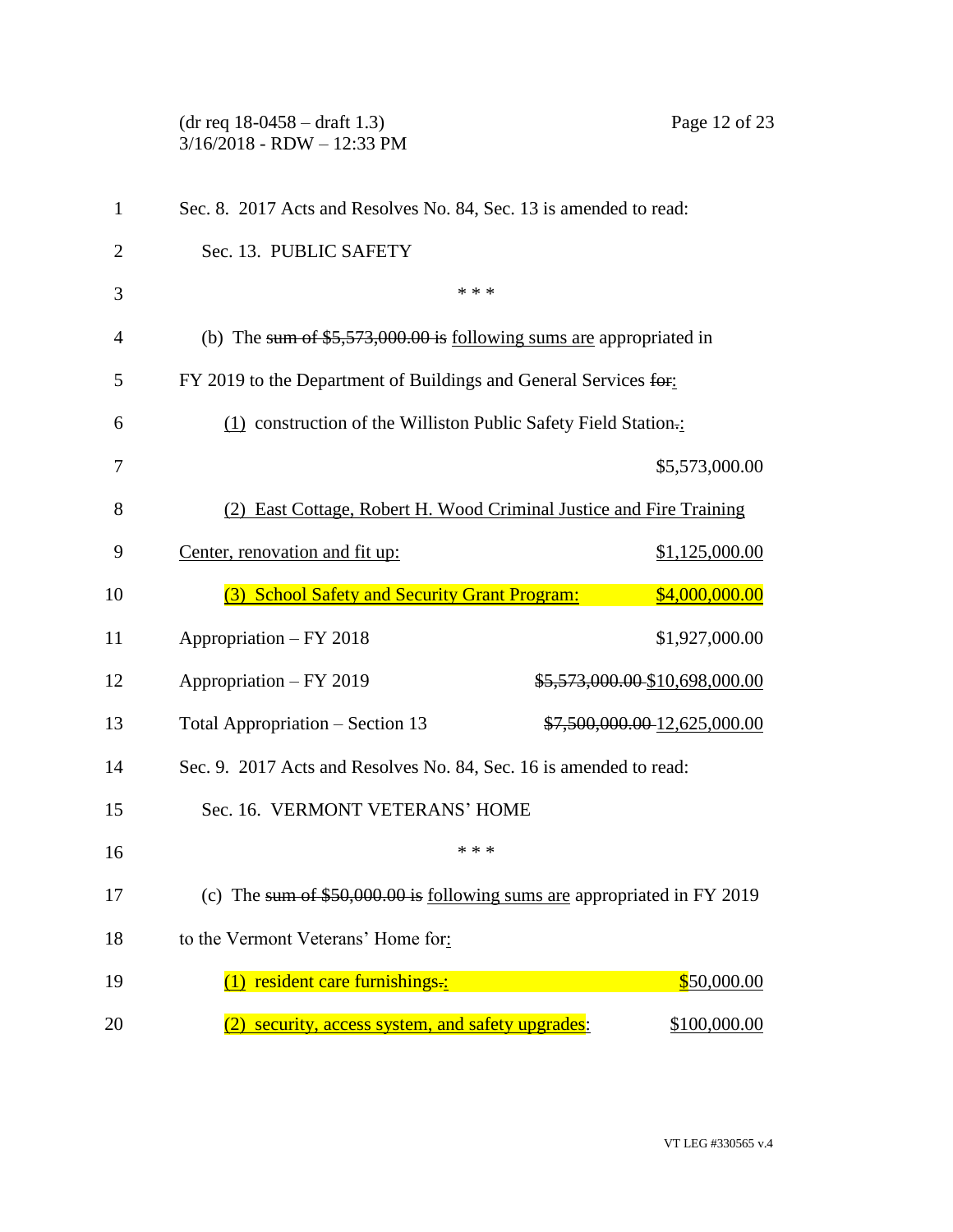## (dr req 18-0458 – draft 1.3) Page 13 of 23 3/16/2018 - RDW – 12:33 PM

| 1              | (d) It is the intent of the General Assembly that the amounts appropriated      |                           |
|----------------|---------------------------------------------------------------------------------|---------------------------|
| $\overline{c}$ | in subsections subsection (a) and subdivision $(c)(1)$ of this section shall be |                           |
| 3              | used to match federal funds to purchase resident care furnishings for the       |                           |
| 4              | Veterans' Home.                                                                 |                           |
| 5              | (e) The Veteran's Home shall only use the funds appropriated in 2015 Acts       |                           |
| 6              | and Resolves No. 26, Sec. 16 for an electronic medical records system. These    |                           |
| 7              | funds shall be used to match federal funds and shall only become available      |                           |
| 8              | after the Veterans' Home notifies the Chairs of the House Committee on          |                           |
| 9              | Corrections and Institutions and the Senate Committee on Institutions and the   |                           |
| 10             | Commissioner of Finance and Management that the electronic medical records      |                           |
| 11             | system is in compliance with the criteria for creating and maintaining          |                           |
| 12             | connectivity established by the Vermont Information Technology Leaders          |                           |
| 13             | pursuant to $18$ V.S.A. $\S$ 9352(i).                                           |                           |
| 14             | Appropriation - FY 2018                                                         | \$390,000.00              |
| 15             | Appropriation - FY 2019                                                         | \$50,000.00 \$150,000.00  |
| 16             | Total Appropriation – Section 16                                                | \$440,000.00 \$540,000.00 |
| 17             | Sec. 10. 2017 Acts and Resolves No. 84, Sec. 16a is added to read:              |                           |
| 18             | Sec. 16a. DEPARTMENT OF LABOR                                                   |                           |
| 19             | The sum of \$500,000.00 is appropriated in FY 2019 to the Department of         |                           |
| 20             | Labor to fund the Adult Career and Technical Education Equipment Grant          |                           |
| 21             | Pilot Program to provide tools and equipment to support adult tech programs.    |                           |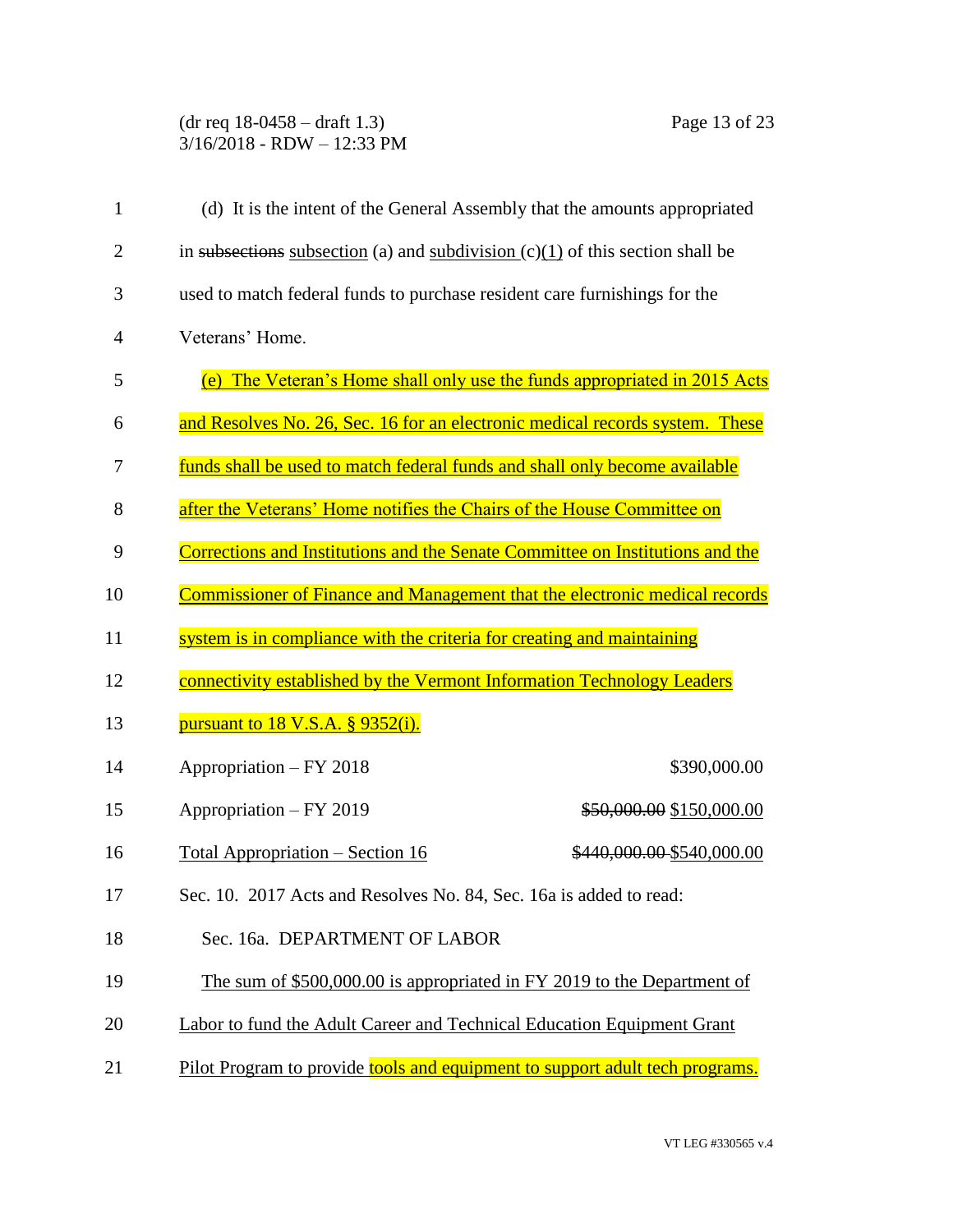(dr req 18-0458 – draft 1.3) Page 14 of 23 3/16/2018 - RDW – 12:33 PM

| 1              | Sec. 11. 2017 Acts and Resolves No. 84, Sec. 16b is added to read:               |
|----------------|----------------------------------------------------------------------------------|
| $\overline{2}$ | Sec. 16b. SERGEANT AT ARMS                                                       |
| 3              | The sum of \$15,000.00 is appropriated in FY 2019 to the Sergeant at Arms        |
| 4              | for an assessment of the sound system in the State House and 1 Baldwin Street    |
| 5              | pursuant to 2 V.S.A. $\S$ 62(a)(8). The Sergeant at Arms shall inform interested |
| 6              | stakeholders of the outcome of the assessment.                                   |
| 7              | Sec. 12. 2017 Acts and Resolves No. 84, Sec. 18 is amended to read:              |
| 8              | Sec. 18. REALLOCATION OF FUNDS; TRANSFER OF FUNDS                                |
| 9              | (a) The following sums are reallocated to the Department of Buildings            |
| 10             | and General Services from prior capital appropriations to defray expenditures    |
| 11             | authorized in Sec. 2 of this act:                                                |
| 12             | * * *                                                                            |
| 13             | (22) of the amount appropriated in 2011 Acts and Resolves No. 40,                |
| 14             | Sec. 5(a) (County courthouses, ADA compliance, repairs and upgrades):            |
| 15             | \$2,079.09                                                                       |
| 16             | (23) of the amount appropriated in 2011 Acts and Resolves No. 40,                |
| 17             | Sec. 5(b) (County courthouses, ADA compliance, repairs and upgrades):            |
| 18             | \$18,688.70                                                                      |
| 19             | (24) of the amount appropriated in 2013 Acts and Resolves No. 51,                |
| 20             | Sec. 4(b)(1) (UVM Health Lab, colocation):<br>\$383.90                           |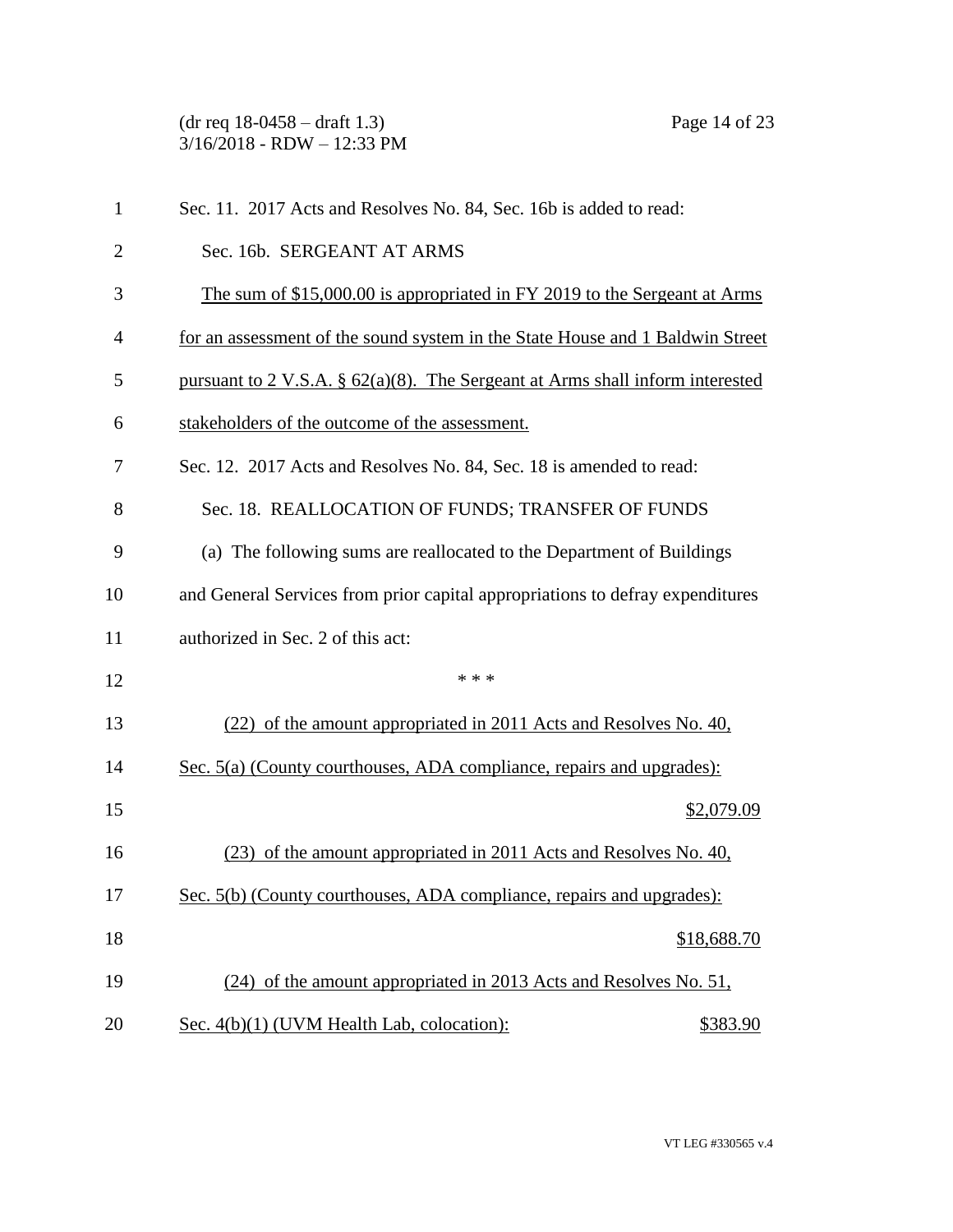(dr req 18-0458 – draft 1.3) Page 15 of 23 3/16/2018 - RDW – 12:33 PM

| $\mathbf{1}$   | (25) of the amount appropriated in 2013 Acts and Resolves No. 51,                |
|----------------|----------------------------------------------------------------------------------|
| $\mathbf{2}$   | Sec. 5(b) (Lamoille County Courthouse, planning):<br>\$540.00                    |
| 3              | (26) of the amount appropriated in 2015 Acts and Resolves No. 26,                |
| $\overline{4}$ | Sec. 2(b) (Woodside Juvenile Rehabilitation Center, project design and           |
| 5              | planning):<br>\$52,003.54                                                        |
| 6              | (27) of the amount appropriated in 2015 Acts and Resolves No. 26,                |
| 7              | Sec. 5 (Judiciary, ADA compliance, county courthouses):<br>\$157,394.00          |
| 8              | (28) of the amount appropriated in 2015 Acts and Resolves No. 26,                |
| 9              | Sec. 13(b) (Robert H. Wood Vermont Fire Academy, burn building):                 |
| 10             | \$12,946.82                                                                      |
| 11             | (29) of the amount appropriated in 2016 Acts and Resolves No. 160,               |
| 12             | Sec. 8 (Lyndon State College):<br>\$48,634.00                                    |
| 13             | (30) of the amount appropriated in 2016 Acts and Resolves No. 160,               |
| 14             | Sec. 11 (Public safety, Waterbury State Office Complex, blood analysis           |
| 15             | laboratory, renovations):<br>\$252,085.35                                        |
| 16             | (31) of the amount appropriated in 2017 Acts and Resolves No. 84,                |
| 17             | Sec. 2 (Department of Libraries, centralized facility renovation): \$447,739.00  |
| 18             | * * *                                                                            |
| 19             | (d) The following unexpended funds appropriated to the Agency of Natural         |
| 20             | Resources for capital construction projects are reallocated to the Department of |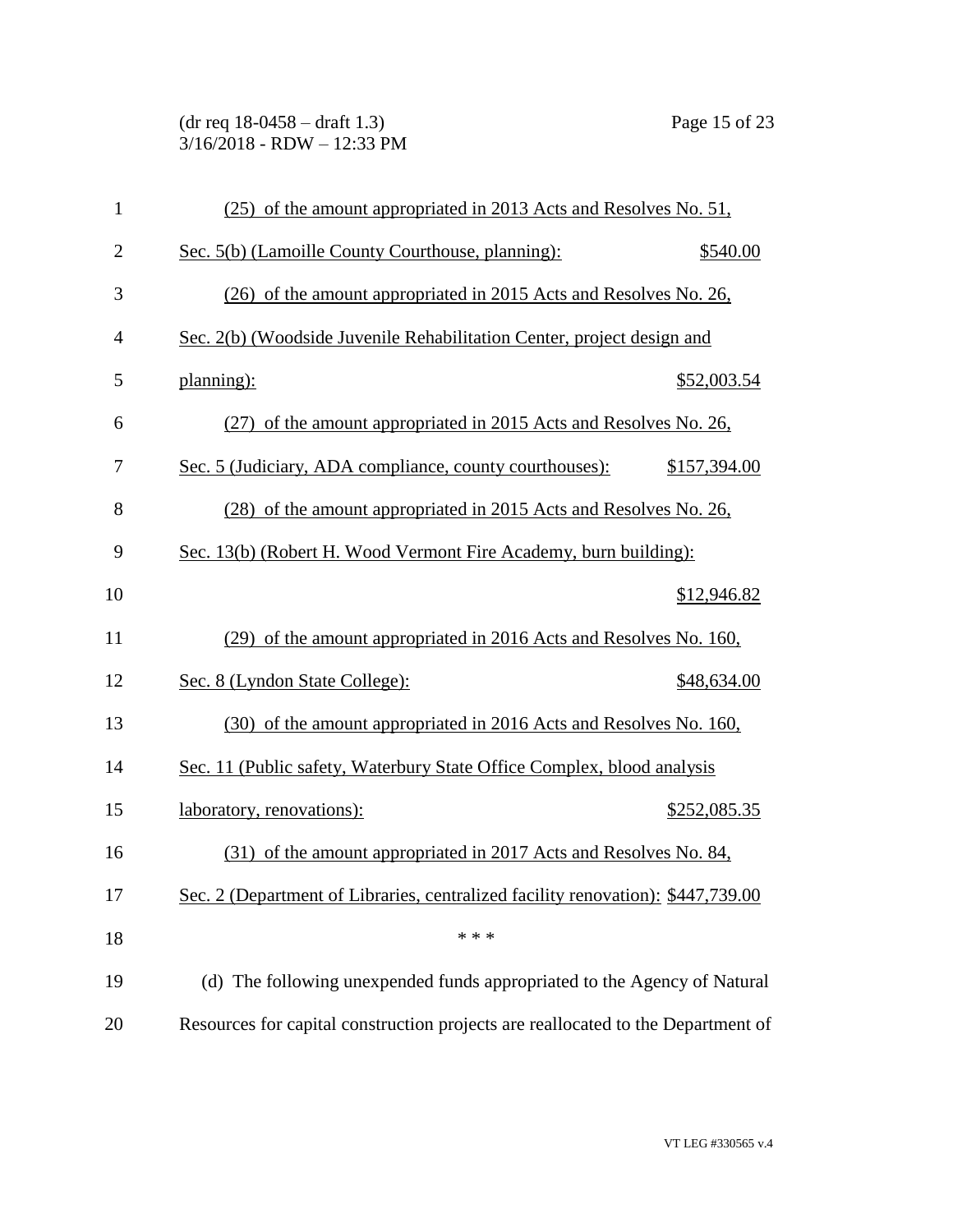(dr req 18-0458 – draft 1.3) Page 16 of 23 3/16/2018 - RDW – 12:33 PM

| 1              | Buildings and General Services to defray expenditures authorized in Sec. 2 of       |
|----------------|-------------------------------------------------------------------------------------|
| $\overline{2}$ | this act:                                                                           |
| 3              | * * *                                                                               |
| $\overline{4}$ | (4) of the amount appropriated in 2013 Acts and Resolves No. 51,                    |
| 5              | Sec. $11(a)(1)$ (water pollution control):<br>\$8,221.85                            |
| 6              | (5) of the amount appropriated in 2015 Acts and Resolves No. 26,                    |
| 7              | <u>Sec. 11(a)(8)</u> (municipal pollution control grants, Waterbury): $$136,824.00$ |
| 8              | (e) The following unexpended funds appropriated to the Agency of                    |
| 9              | Commerce and Community Development for capital construction projects are            |
| 10             | reallocated to defray expenditures authorized in Sec. 5(d) of this act, placement   |
| 11             | and replacement of historic site markers:                                           |
| 12             | (1) of the amount appropriated in 2013 Acts and Resolves No. 51,                    |
| 13             | Sec. $6(a)(2)$ (Bennington monument, structural repairs and ADA compliance):        |
| 14             | \$1,224.51                                                                          |
| 15             | (2) of the amount appropriated in 2015 Acts and Resolves No. 26,                    |
| 16             | Sec. 6(b) (Bennington monument, elevator, roof repairs):<br>\$1,997.73              |
| 17             | (3) of the amount appropriated in 2015 Acts and Resolves No. 26,                    |
| 18             | Sec. 6(c) (Bennington monument, elevator, roof repairs):<br>\$6,469.60              |
| 19             | Total Reallocations and Transfers – Section 18                                      |
| 20             | <u>\$14,822,286.78 \$15,969,518.87</u>                                              |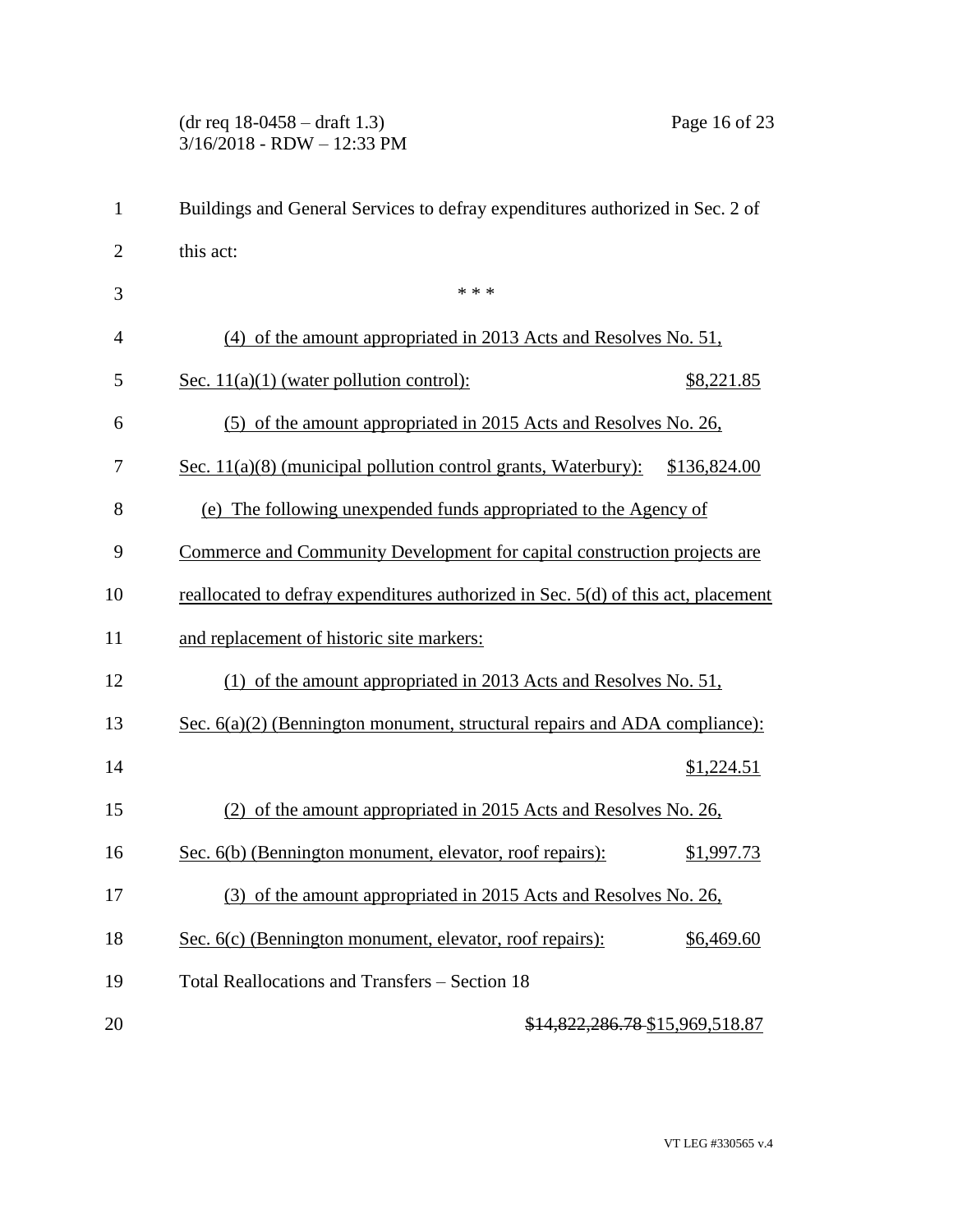(dr req 18-0458 – draft 1.3) Page 17 of 23 3/16/2018 - RDW – 12:33 PM

| $\mathbf{1}$   | Sec. 13. 2017 Acts and Resolves No. 84, Sec. 19 is amended to read:              |
|----------------|----------------------------------------------------------------------------------|
| $\overline{2}$ | Sec. 19. GENERAL OBLIGATION BONDS AND APPROPRIATIONS                             |
| 3              | (a) The State Treasurer is authorized to issue general obligation bonds in       |
| $\overline{4}$ | the amount of $$132,460,000.00$ for the purpose of funding the appropriations    |
| 5              | of this act. The State Treasurer, with the approval of the Governor, shall       |
| 6              | determine the appropriate form and maturity of the bonds authorized by this      |
| 7              | section consistent with the underlying nature of the appropriation to be funded. |
| 8              | The State Treasurer shall allocate the estimated cost of bond issuance or        |
| 9              | issuances to the entities to which funds are appropriated pursuant to this       |
| 10             | section and for which bonding is required as the source of funds, pursuant to    |
| 11             | 32 V.S.A. § 954.                                                                 |
| 12             | (b) The State Treasurer is authorized to issue additional general obligation     |
| 13             | bonds in the amount of \$10,936,961.00 that were previously authorized but       |
| 14             | unissued under this act for the purpose of funding the appropriations of         |
| 15             | this act.                                                                        |
| 16             | Total Revenues - Section 19<br>\$132,460,000.00 \$143,396,961.00                 |
| 17             |                                                                                  |
| 18             | Sec. 14. 2017 Acts and Resolves No. 84, Sec. 20 is amended to read:              |
| 19             | Sec. 20. PROPERTY TRANSACTIONS; MISCELLANEOUS                                    |
| 20             | * * *                                                                            |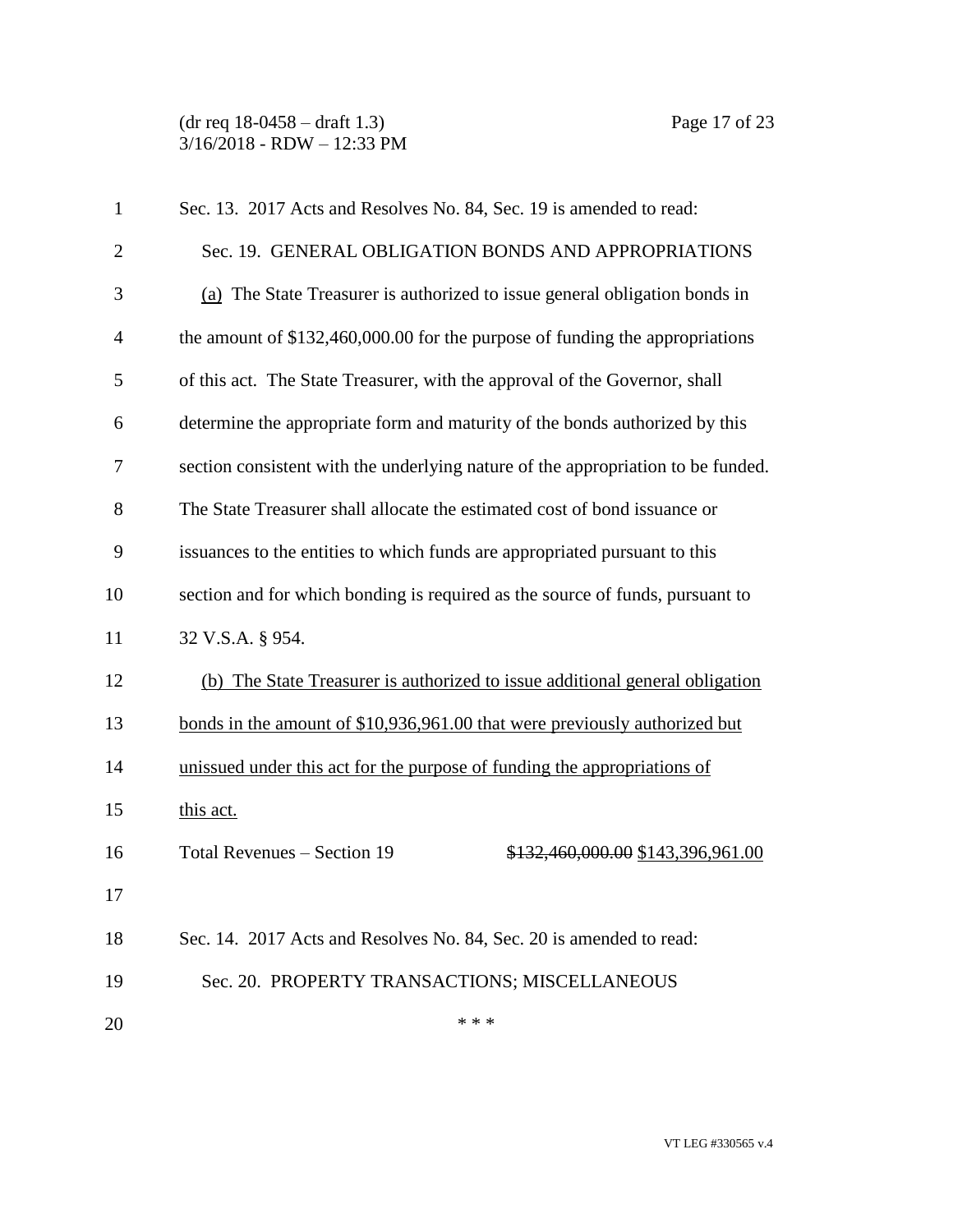(dr req 18-0458 – draft 1.3) Page 18 of 23 3/16/2018 - RDW – 12:33 PM

| $\mathbf{1}$   | (c) The Commissioner of Buildings and General Services is authorized                   |
|----------------|----------------------------------------------------------------------------------------|
| $\overline{2}$ | to sell the John J. Zampieri State Office Building located at 108 Cherry Street        |
| 3              | in Burlington pursuant to the requirements of $29 \text{ V.S.A. }$ § 166. The proceeds |
| $\overline{4}$ | from the sale shall be appropriated to future capital construction projects and        |
| 5              | expended within two years after the date of sale.                                      |
| 6              | (d) The Commissioner of Buildings and General Services is authorized to                |
| 7              | sell or transfer the buildings and adjacent land located at 1987 Rockingham            |
| 8              | Road in Rockingham (Troop Headquarters and Garage) pursuant to the                     |
| 9              | requirements of 29 V.S.A. § 166; provided, however, that if a transfer occurs,         |
| 10             | the buildings and adjacent land may only be transferred to another State               |
| 11             | agency for a State use. If the buildings and adjacent land are sold, the proceeds      |
| 12             | from the sale shall be appropriated to future capital construction projects and        |
| 13             | expended within two years after the date of sale.                                      |
| 14             | Sec. 15. 2012 Acts and Resolves, No. 104, Sec. 14, amending 2011 Acts and              |
| 15             | Resolves, No. 40, Sec. 26, is amended to read:                                         |
| 16             | Sec. 14. Sec. 26 of No. 40 of the Acts of 2011 is amended to read:                     |
| 17             | Sec. 26. PROPERTY TRANSACTIONS; MISCELLANEOUS                                          |
| 18             | The commissioner of buildings and general services may sell the Asa                    |
| 19             | Bloomer State Office Building and the Rutland Multi-Modal Transit Center in            |
| 20             | accordance with the requirements of 29 V.S.A. § 166(d) and following                   |
| 21             | negotiations with the City of Rutland. If negotiations with the city result in the     |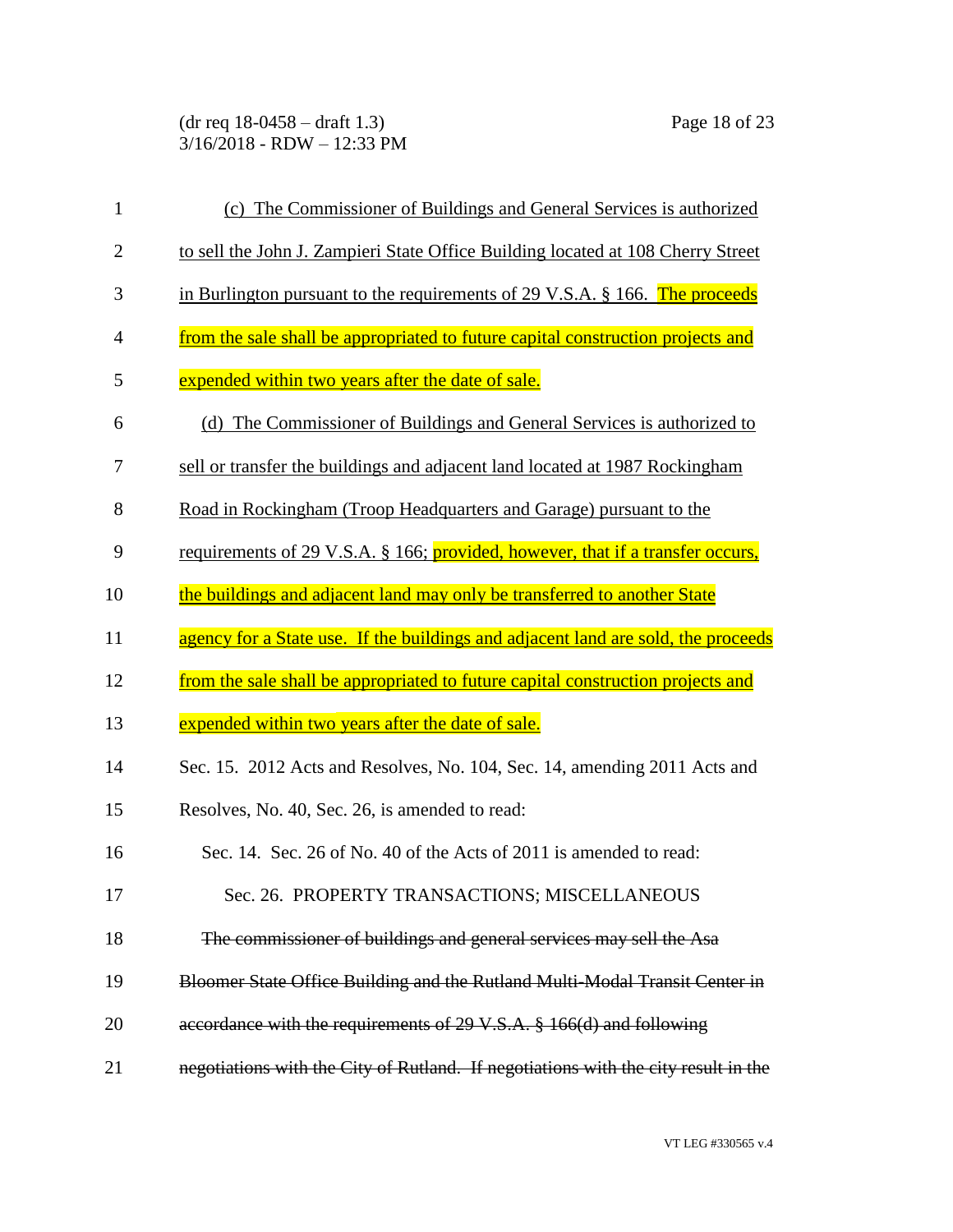(dr req 18-0458 – draft 1.3) Page 19 of 23 3/16/2018 - RDW – 12:33 PM

| $\mathbf{1}$   | city's management of the Transit Center, the commissioner may use \$81,000 in     |
|----------------|-----------------------------------------------------------------------------------|
| $\overline{2}$ | unexpended capital funds previously appropriated to the department for other      |
| 3              | purposes to purchase a flexible parking machine for the Transit Center. It is     |
| 4              | the intent of the general assembly that state offices remain downtown.            |
| 5              | [Repealed.]                                                                       |
| 6              | Sec. 16. 2017 Acts and Resolves No. 84, Secs. 33a and 33b are added to read:      |
| 7              | *** Labor ***                                                                     |
| 8              | Sec. 33a. ADULT CAREER AND TECHNICAL EDUCATION                                    |
| 9              | <b>EQUIPMENT GRANT PILOT PROGRAM</b>                                              |
| 10             | The General Assembly hereby establishes a pilot program to authorize<br>(a)       |
| 11             | the Department of Labor, in consultation with the State Workforce                 |
| 12             | Development Board, to administer the Adult Career and Technical Education         |
| 13             | <b>Equipment Grant program to support the purchase of equipment necessary for</b> |
| 14             | the delivery of occupational training for students enrolled in a postsecondary    |
| 15             | course offered by one of Vermont's Career and Technical Education Centers.        |
| 16             | An applicant's training program shall qualify for a grant described in<br>(b)     |
| 17             | subsection (a) of this section if it includes all of the following requirements:  |
| 18             | (1) meets current occupational demand, as evidenced by current labor              |
| 19             | market information;                                                               |
| 20             | aligns with a career pathway or set of stackable credentials involving            |
| 21             | a college or university accredited in Vermont;                                    |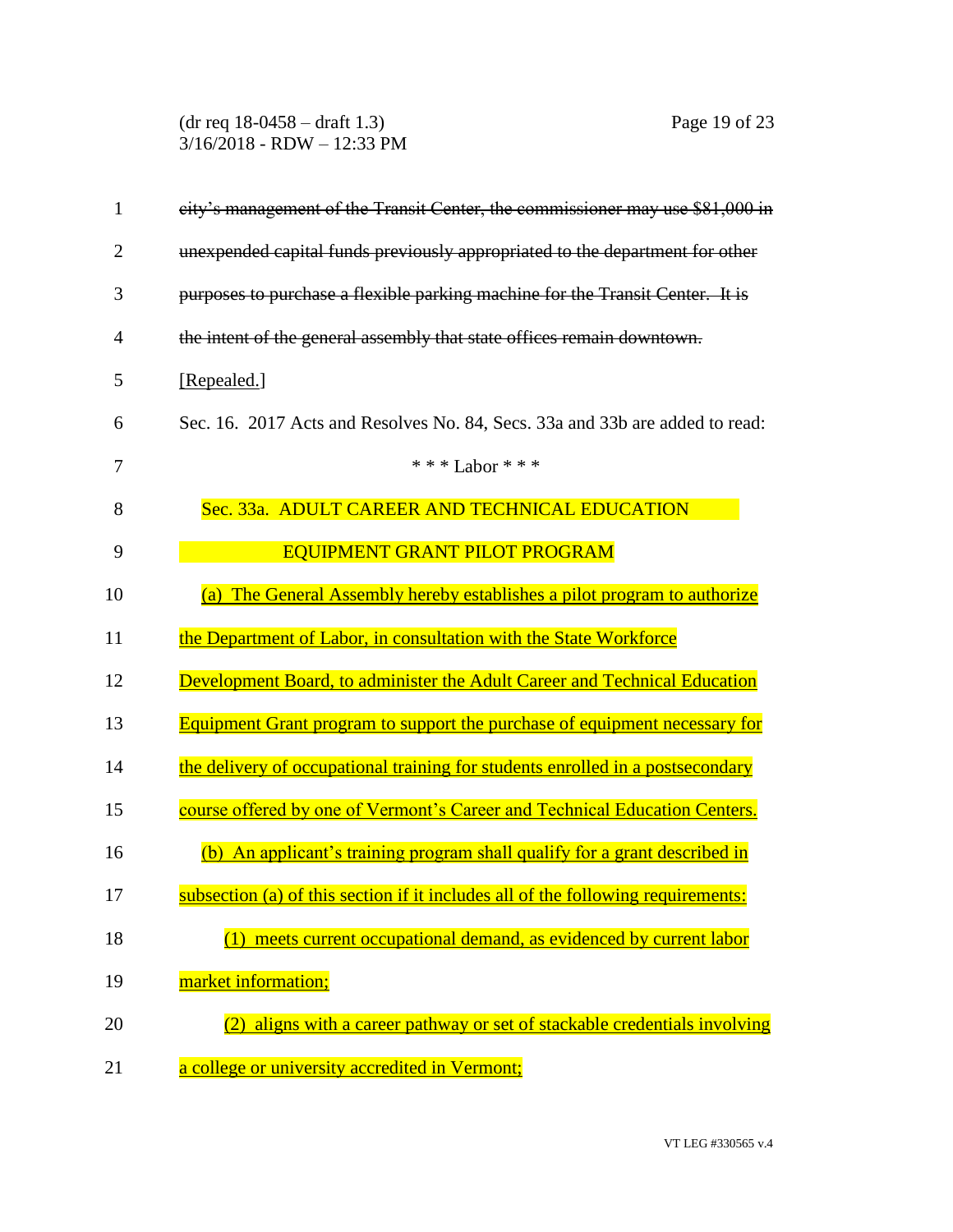| $\mathbf{1}$   | (3) is delivered in multiple regions of the State;                               |
|----------------|----------------------------------------------------------------------------------|
| $\overline{2}$ | is supported with a business or industry partnership; and<br>(4)                 |
| 3              | (5) sets forth how equipment will be maintained, insured, shared, and            |
| 4              | transported, if applicable; and                                                  |
| 5              | (6) is endorsed by the Adult Career and Technical Education                      |
| 6              | <b>Association.</b>                                                              |
| 7              | Grants awarded under this program shall be used to purchase capital-<br>(c)      |
| 8              | eligible equipment. Grants shall not be used to support curriculum               |
| 9              | development, instruction, or program administration.                             |
| 10             | (d) On or before July 15, 2018, the Department shall develop and publish a       |
| 11             | simplified grant application that meets the criteria described in subsection (b) |
| 12             | of this section. The Department shall consult with the Agency of Education       |
| 13             | and the State Workforce Development Board in reviewing applications and          |
| 14             | selecting grantees.                                                              |
| 15             | Grantees shall have ownership over any share of equipment purchased<br>(e)       |
| 16             | with the use of these funds. Any equipment purchased from this program may       |
| 17             | also be used by secondary education programs.                                    |
| 18             | On or before February 15, 2019, the Department of Labor shall submit a<br>(f)    |
| 19             | report to the House Committee on Corrections and Institutions and the Senate     |
| 20             | Committee on Institutions that includes the following:                           |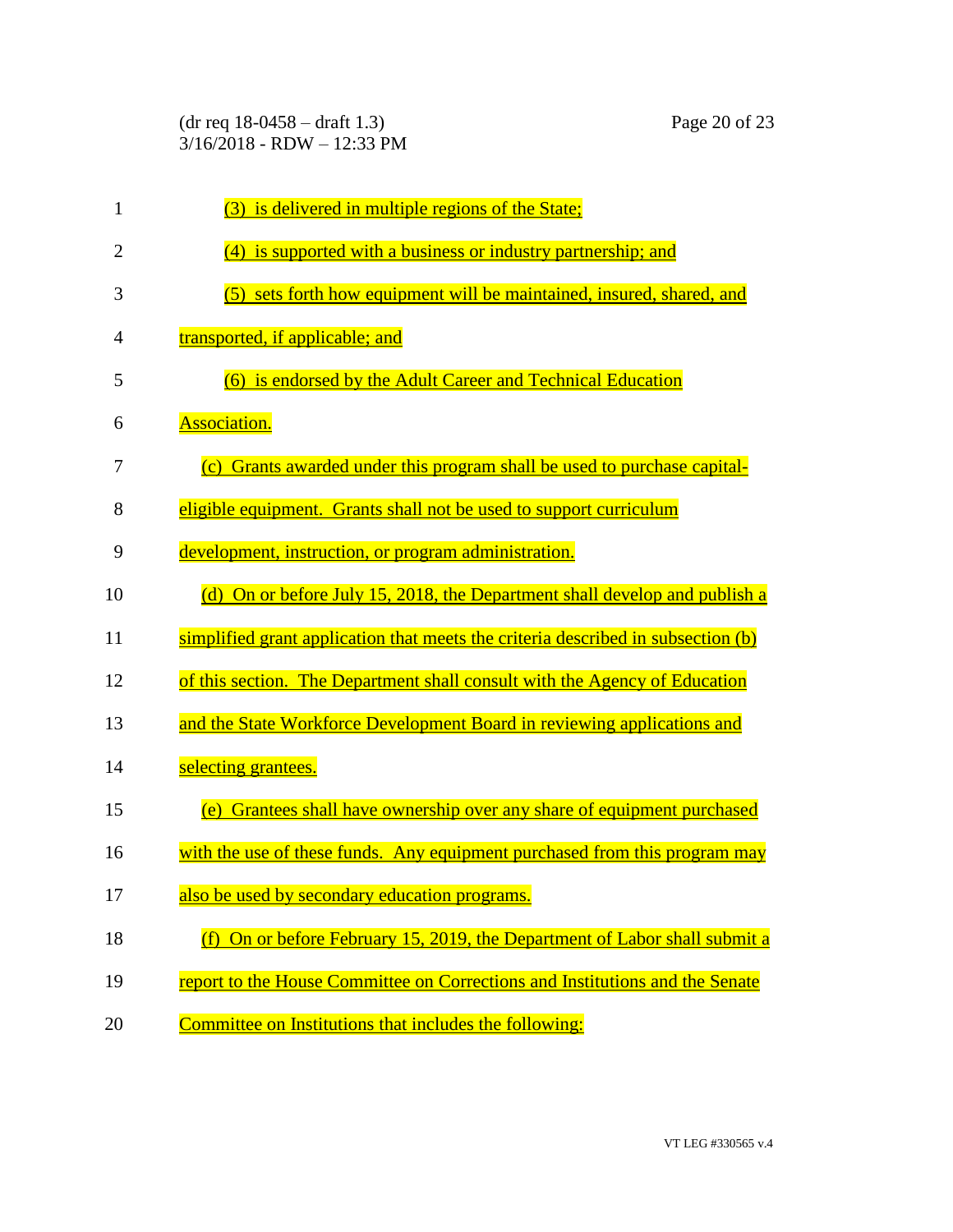(dr req 18-0458 – draft 1.3) Page 21 of 23 3/16/2018 - RDW – 12:33 PM

| 1              | how the funds were used, expected outcomes, recommended<br>(1)                |
|----------------|-------------------------------------------------------------------------------|
| $\overline{2}$ | performance metrics to ensure success of the program, and any other relevant  |
| 3              | information that would inform future decisions about the use of this program. |
| 4              | criteria for reporting training program performance, on an ongoing            |
| 5              | basis, to State and federal partners;                                         |
| 6              | assessment of the functionality and accessibility of shared-<br>(3)           |
| 7              | equipment agreements; and                                                     |
| 8              | how, and the extent to which, the program shall be funded in the              |
| 9              | future.                                                                       |
| 10             | *** Sunset of Adult Career and Technical Education                            |
| 11             | Equipment Grant Program * * *                                                 |
| 12             | Sec. 33b. REPEAL OF ADULT CAREER AND TECHNICAL                                |
| 13             | EDUCATION EQUIPMENT GRANT PROGRAM                                             |
| 14             | The Adult Career and Technical Education Equipment Grant Program              |
| 15             | established in Sec. 33a of this act shall be repealed on July 1, 2019.        |
| 16             | Sec. 17. 2017 Acts and Resolves No. 84, Sec. 36a is added to read:            |
| 17             | Sec. 36a. SCHOOL SAFETY AND SECURITY GRANT PROGRAM                            |
| 18             | (a) Creation. There is created the School Safety and Security Grant           |
| 19             | Program to be administered by the Department of Public Safety to enhance      |
| 20             | safety and security in all Vermont schools, as defined in 16 V.S.A. § 3447.   |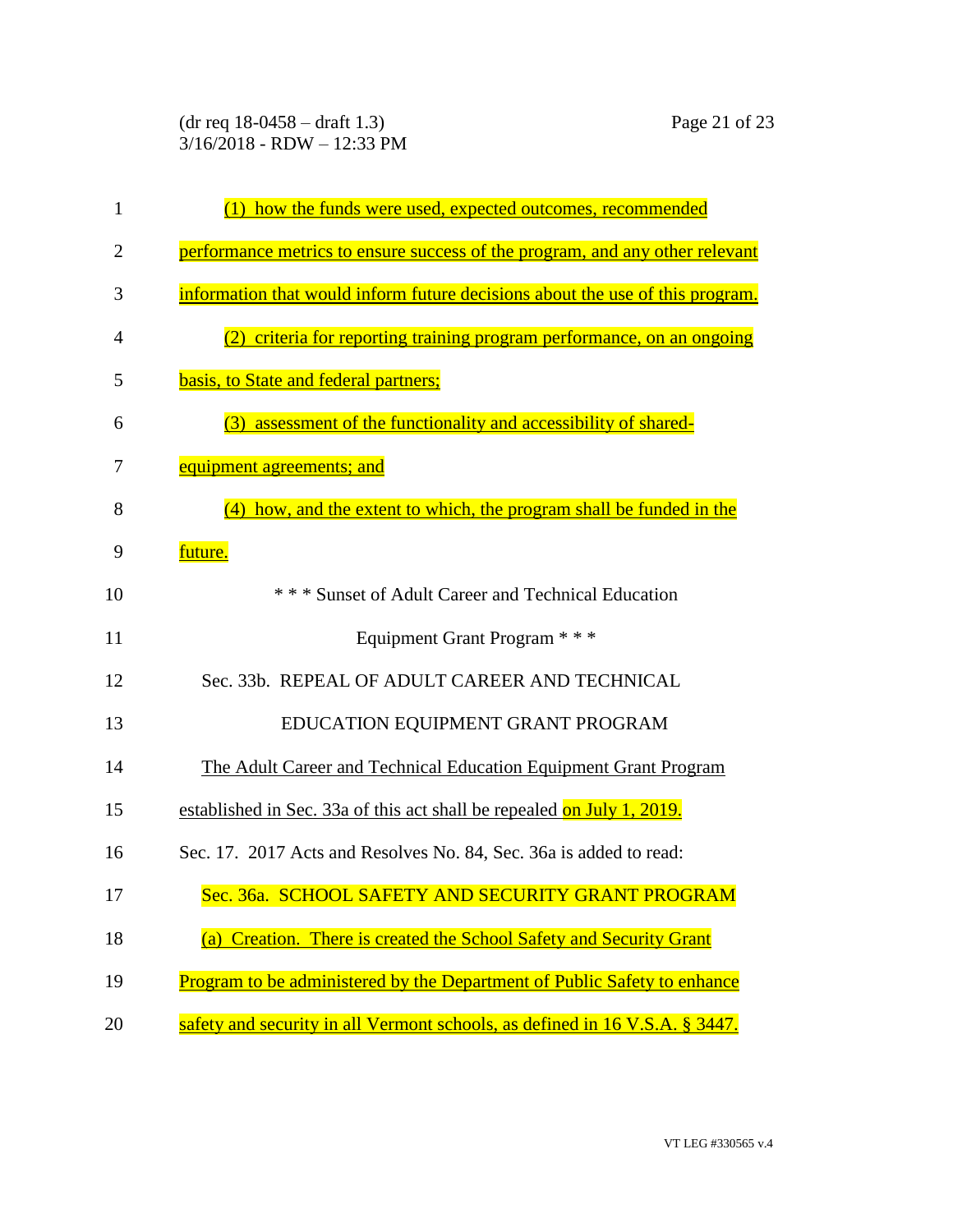| 1              | (b) Use of funds. Grants authorized in subsection (a) of this section shall     |
|----------------|---------------------------------------------------------------------------------|
| $\overline{c}$ | be used for the planning for and delivery and installation of equipment for the |
| 3              | following:                                                                      |
| 4              | upgrades to existing school security equipment, including video<br>(1)          |
| 5              | monitoring and surveillance equipment, intercom systems, window coverings,      |
| 6              | exterior and interior doors, locks, and perimeter security measures; and        |
| 7              | new school security equipment identified through threat assessment<br>(2)       |
| 8              | planning and surveys designed to enhance building security, including video     |
| 9              | monitoring and surveillance equipment, intercom systems, window coverings,      |
| 10             | exterior and interior doors, locks, and perimeter security measures.            |
| 11             | (c) Guidelines. The following guidelines shall apply to capital grants for      |
| 12             | school safety measures:                                                         |
| 13             | Grants shall be awarded competitively to schools for capital-eligible           |
| 14             | expenses to implement safety and security measures identified in a security     |
| 15             | assessment. Grants shall only be awarded after a security assessment has been   |
| 16             | completed by the Agency of Education.                                           |
| 17             | (2) The Program is authorized to award one-to-one matching grants of            |
| 18             | up to \$25,000.00 per school. The required match shall be met through dollars   |
| 19             | raised and not in-kind services. It is the intent of the General Assembly that  |
| 20             | grants shall be used to match federal funds from the Department of Homeland     |
| 21             | Security at a ratio of four to one.                                             |